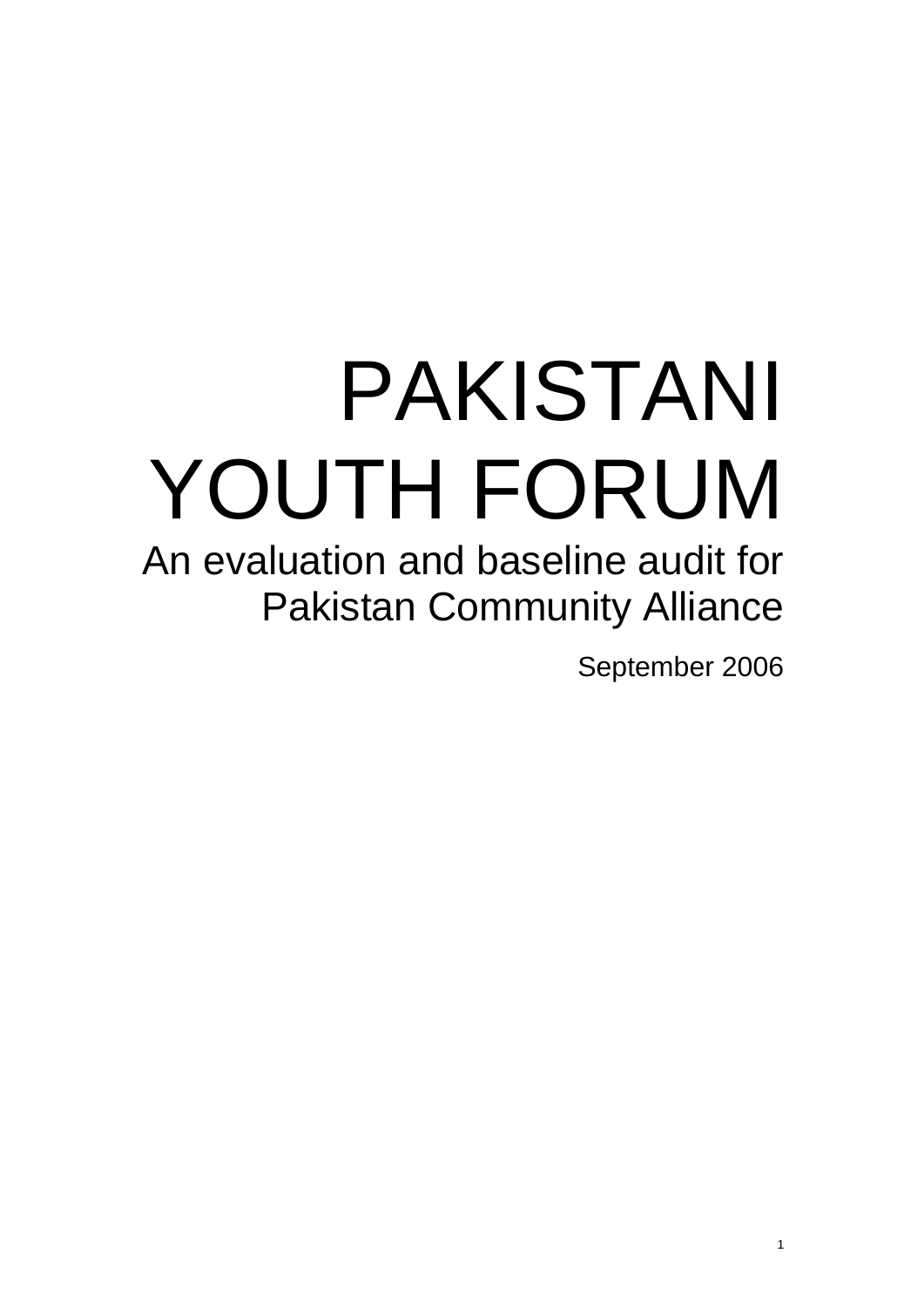## Summary

This report is based on an independent consultation process commissioned by Pakistani Community Alliance (PCA) to carry out an evaluation and baseline audit to develop and strengthen Pakistani Youth Forum's (PYF) current structure. PCA felt that the report needed to reflect views and opinions from the perspective of PYF members.

This report identifies the effectiveness of PYF youth engagement programme and addresses the appropriateness of its organisational and community needs through interviews with the young people from the forum and service providers linked to PYF. It concludes with a work plan with recommendations which PCA and PYF can implement as a way forward to develop and improve its structure.

## **Background**

PCA was formed in 1999 and is a forum of Pakistani community based organisations and individuals in Huddersfield. PCA established PYF in 2002 as an independent network of multicultural young people to advocate on issues and concerns concerning all young people and to influence the development of an appropriate youth provision. PYF involves young people, male and female, from the ages 12 to 18.

The forum has made provision for activities that are specifically tailored for mixed and separate gender groups. The programme includes regular social and recreational provision, training, exchange visits and linking young people up to national schemes such as Duke of Edinburgh's Award, Millennium Volunteers, Youth Train and Community Sports Leadership Award.

The purpose of the forum is to dispel negative stereotyping of young people and to harness the positive energy, potential and creativity of young people.

## Aims

The aims of the forum are:

- To give young people a platform to advocate on their issues and concerns.
- To help young people build on their confidence and leadership skills
- To advise and support young people on how to access opportunities in education, training, volunteering and employment
- To provide sustainable access to personal development opportunities, quality arts, sports and cultural learning.
- To encourage young people to take on representative roles to represent on other appropriate networks and forums

The forum is managed by two of PCA's staff members, Mumtaz Ali and Sofia Buncy, who are funded for 15 hours per week through Kirklees Young Peoples Services to deliver the youth forum's programme of work.

## **Methodology**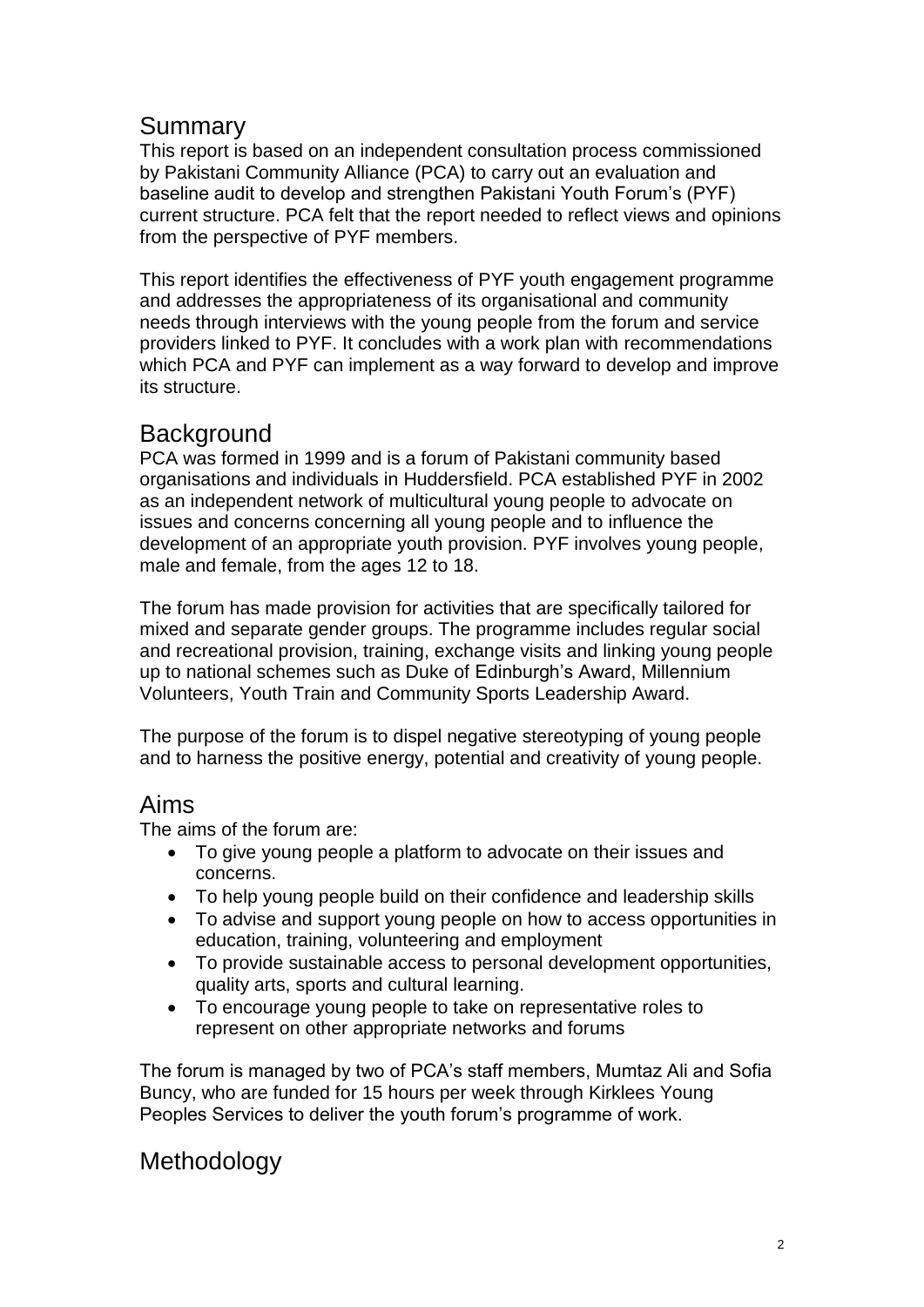An evaluation questionnaire was produced to gather feedback from PYF's male and female group. Interviews were set up with selected agencies and service providers that work alongside PYF to get further feedback on the pros and cons of the existing structure and engagement practices and how these could be improved.

From July to September 2006 the following were interviewed:

- Ten young people from PYF girls group
- Eleven young people from PYF boys group
- Sofia Buncy and Mumtaz Ali, PCA 01484 422 656
- Ibrar Hussain, Neighbourhood Learning Centre 01484 544 877
- Moosa Raja, Connexions 07717 414 175
- $\bullet$  Ed Moses, Lifeline 07730 623 864
- Sarabjit Kohli, Thornton Lodge Renaissance Programme 07867 934 373
- Jennifer Simons, Kirklees Young Peoples Services 01484 223 348
- Mohammed Ilyas, Ghare-Hara Mosque 07859 932 006
- Javid Hussain, Asian Healthy Community Network 07930 388 803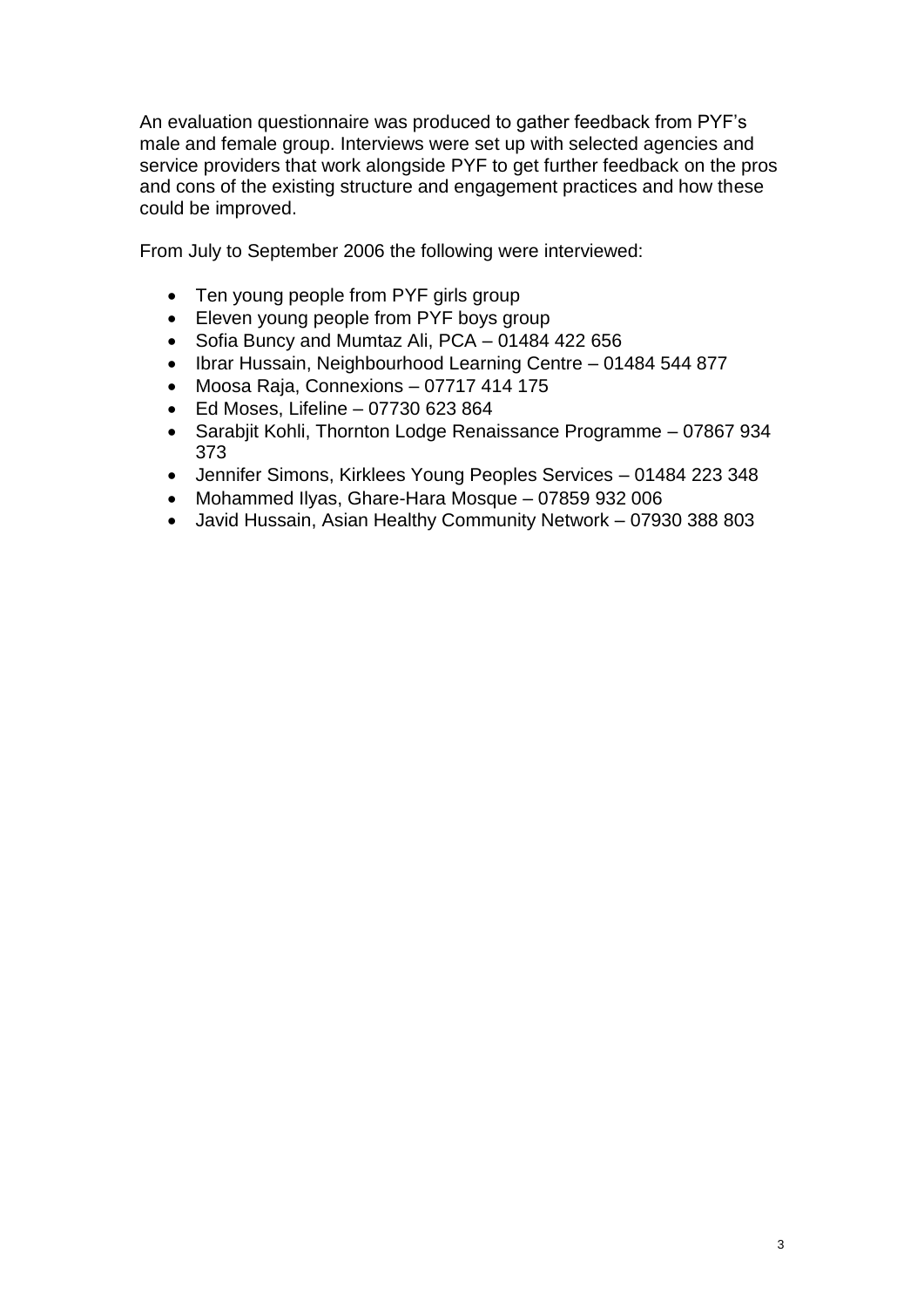# INTERVIEW NOTES

## PYF girls group

The opinions and reflections contributed by PYF female participants (names listed at end of the report) were addressed through a questionnaire:

#### **What is the group's main purpose and objectives?**

- To be the voice for young Asian girls in the community
- A social chillout space to meet new people and make new friends
- Private space for girl's group
- To build confidence of young people
- To involve forum members in various social, cultural and sports activities

#### **What do you feel are you main achievements up to now?**

- Setting up the forum has been main achievement because there is not another one in the area
- Secure premises and moving from the community centre to PCA where parents feel safe about their girls
- A strong forum has been set up  $-$  in the past there were only 2 members in the girls group and now there are 15/20 girls who regularly participate
- Residentials have been a major success parents were not initially supportive because they thought the girls may get influenced
- Support from the community they are more aware and supportive now compared to the past. This is due to trust element that has been created over time
- Being part of the interview panels in Brian Jackson House it feels great to know that our voices are addressed amongst senior level
- Having a great facilitator, Sofia Buncy, who understands us

#### **What are the group's strengths / weaknesses / opportunities / threats?**

| <b>SWOT analysis</b>                                                                                                                                                                                                                                                                                                         |                                                                                                                                                                                                                                                                                 |  |  |
|------------------------------------------------------------------------------------------------------------------------------------------------------------------------------------------------------------------------------------------------------------------------------------------------------------------------------|---------------------------------------------------------------------------------------------------------------------------------------------------------------------------------------------------------------------------------------------------------------------------------|--|--|
| <b>Strengths</b>                                                                                                                                                                                                                                                                                                             | Weaknesses                                                                                                                                                                                                                                                                      |  |  |
| High level of respect for the<br>$\bullet$<br>committed staff member who has<br>experience of local community<br>• Track record of delivering quality<br>work and involving people and<br>local community<br>Fast learners, organise<br>and<br>$\bullet$<br>deliver tasks effectively<br>Good balance of skills<br>$\bullet$ | Limited PCA staff hours per week -<br>only 2 hours per week access.<br>Forum needs more core funded<br>staff time<br>Reliant on PCA staff<br>Lack of funding - not a regularly<br>$\bullet$<br>funded organisation therefore<br>unable to work on long term<br>projects/targets |  |  |
| Work well as a team, good co-<br>$\bullet$<br>operators<br>No bureaucracy<br>$\bullet$<br>Have some skills in applying for<br>$\bullet$<br>funding                                                                                                                                                                           | Limited space in a building with<br>$\bullet$<br>access problems<br>Not enough support from other<br>$\bullet$<br>service providers<br>Have to share hoover with other<br>$\bullet$                                                                                             |  |  |
| Steadily increasing membership                                                                                                                                                                                                                                                                                               | groups!                                                                                                                                                                                                                                                                         |  |  |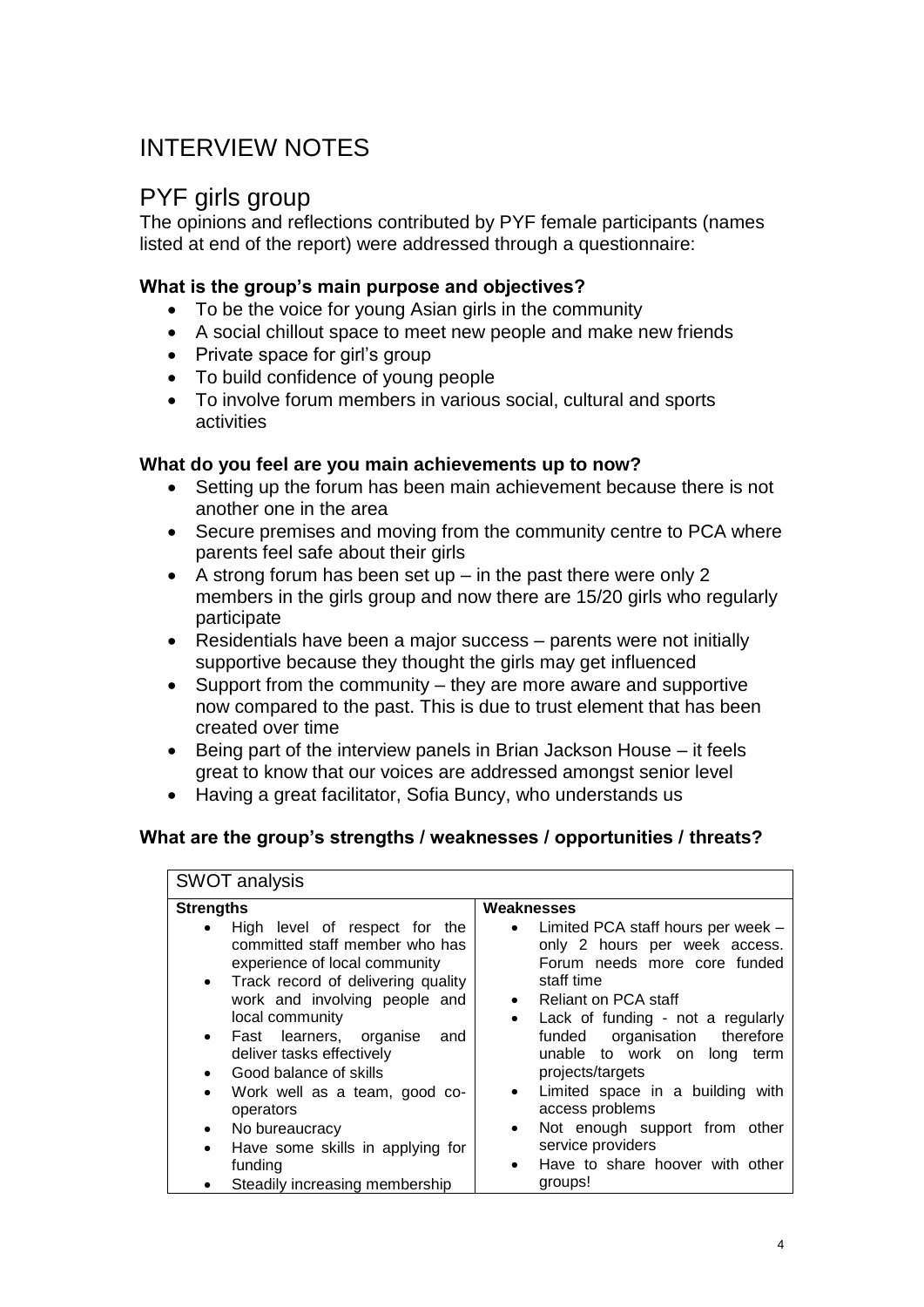| • Flexibility of approach                                                                                                                                                                                                                                                                                                                                                                                                                                                                       |                                                                                                                                                                                       |
|-------------------------------------------------------------------------------------------------------------------------------------------------------------------------------------------------------------------------------------------------------------------------------------------------------------------------------------------------------------------------------------------------------------------------------------------------------------------------------------------------|---------------------------------------------------------------------------------------------------------------------------------------------------------------------------------------|
| <b>Opportunities</b><br>• Want to extend the space and<br>use above floor to include Internet<br>café, lounge as shared space.<br>Also outdoor garden area<br>• The forum is at the forefront of<br>models of working effectively<br>Good working relationships with<br>$\bullet$<br>voluntary organisations in the<br>district, therefore the potential for<br>strong partnership projects<br>Programme of projects could<br>$\bullet$<br>open up to areas outside of<br><b>Thornton Lodge</b> | <b>Threats</b><br>Funding outside the forum's control<br>$\bullet$<br>PCA unable to offer long term<br>$\bullet$<br>stability to forum<br>Backward / sensitive community<br>$\bullet$ |

#### **Where do you feel the group is in terms of development / what are the restrictions?**

- Need more training in confidence building, fundraising, managing finances, marketing, managing and organising projects, administration
- Need to gain the above skills if the forum was to consider becoming an independent entity
- Reliant on one person in the group who has limited skills in fundraising
- Need to learn to listen more, be patient
- Need to have stronger voice in the community and need to be more effective with communication skills
- Need to build further links with young people who are not part of the forum
- Need to continually maintain good links with local community

#### **Do you think the group is addressing the needs of young people/communities effectively?**

- Yes the forum is made of young people of different ages which means we can understand the youth
- Its been harder and taken longer time for the girls group to build links with community because at first the community did not like the girls attending the forum

#### **What changes need to take place in order to improve the effectiveness of the group in youth engagement work?**

- 2 hour access extended to 4 hours so that the forum can meet twice a week
- Better profile within community by building strong trust with them. Although the community has backward mentality it is adjusting and does now show more support towards girls group
- Trust between parents so that they feel comfortable in sending us on residentials and overseas youth exchange programmes
- Better distribution of marketing and publicity. However this all requires money to produce
- Another staff member dedicated to work alongside both forums this would release the time that Mumtaz and Sofia dedicate to do the other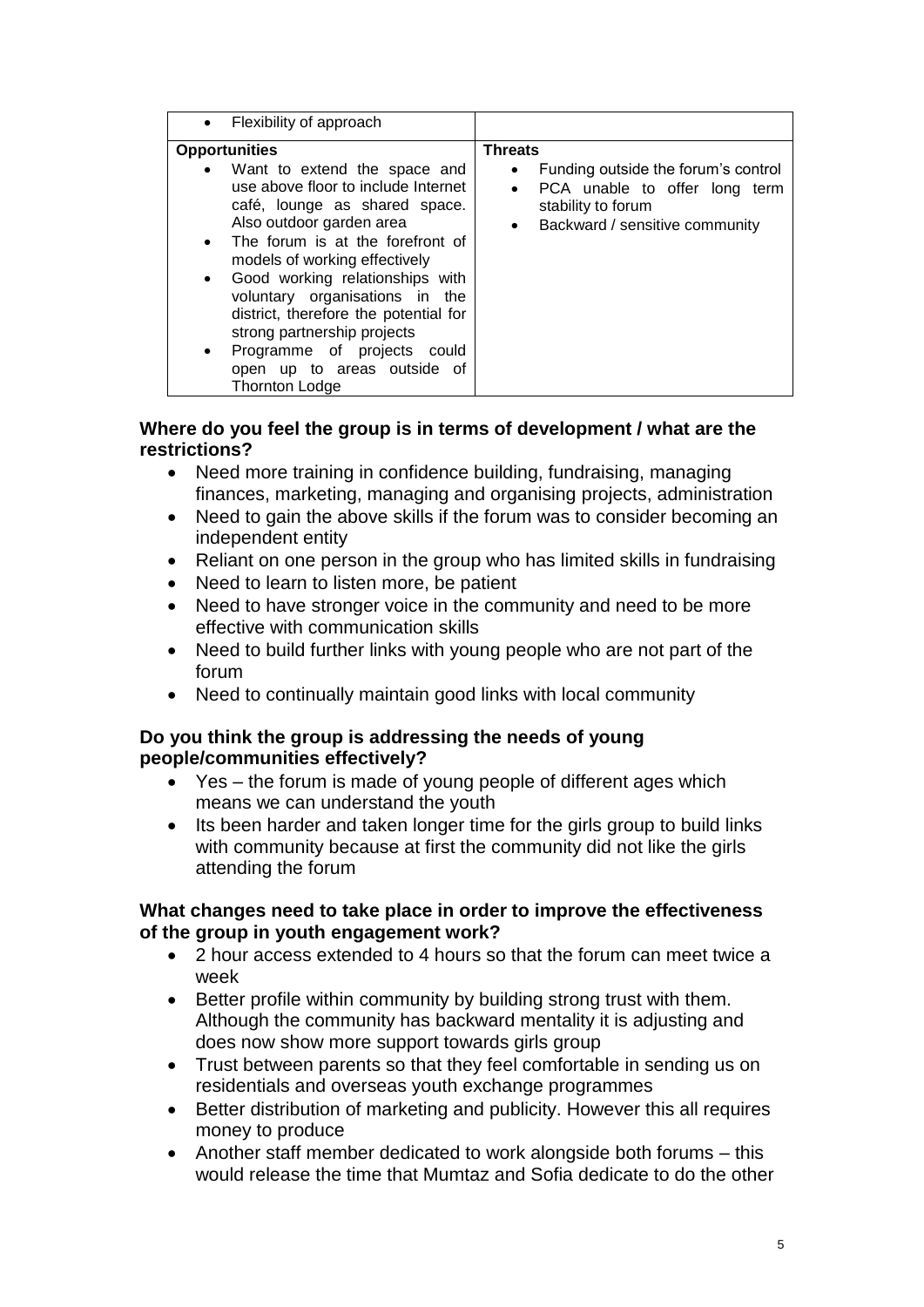work they do

- More outdoor activities
- Access to back garden and  $2^{nd}$  floor to expand space
- Budget for training

#### **Is the group able to take on responsibility in the delivery of the forum activities and programmes?**

- Not fully. It will take at least another 2 to 3 years before we our feet are firmly on the ground. We don't have the experience and skills to deliver programme of activity without support of PCA staff
- Require more funding and support

#### **Is the group ready to take more ownership to become an independent entity? What are the pros and cons?**

- The forum is transient in nature when the members are over the age of 24 then they move on. Skills can be passed onto new members but the forum will always change regularly with new faces. The disadvantage is that there is no fixed members
- The group needs nurturing from PCA. Without PCA the group would eventually dissolve

#### **What can you do currently to improve the impact of your activities?**

- Work on publicising ourselves and programme of activities more effectively
- Actively invite new members to join
- Build better links with community

#### **What activities have you planned for this year?**

- Residentials
- Interview panels
- Film project
- Rock climbing
- Health and fitness activities
- $\bullet$  Ice skating dependant on funding
- $\bullet$  Talent show dependant on funding
- The group has lots of ideas for projects but there is limited resources/funding

#### **What are your aspirations for the future?**

- To become independent one day
- To live in a safer, cleaner environment
- Internet café in place
- To make back garden more attractive and have public art installation such a sculpture in garden which would create public pride
- Recruitment of 3 to 4 new staff on full time basis
- Create PYFs in other areas
- Become annually funded youth project
- Having complete trust with community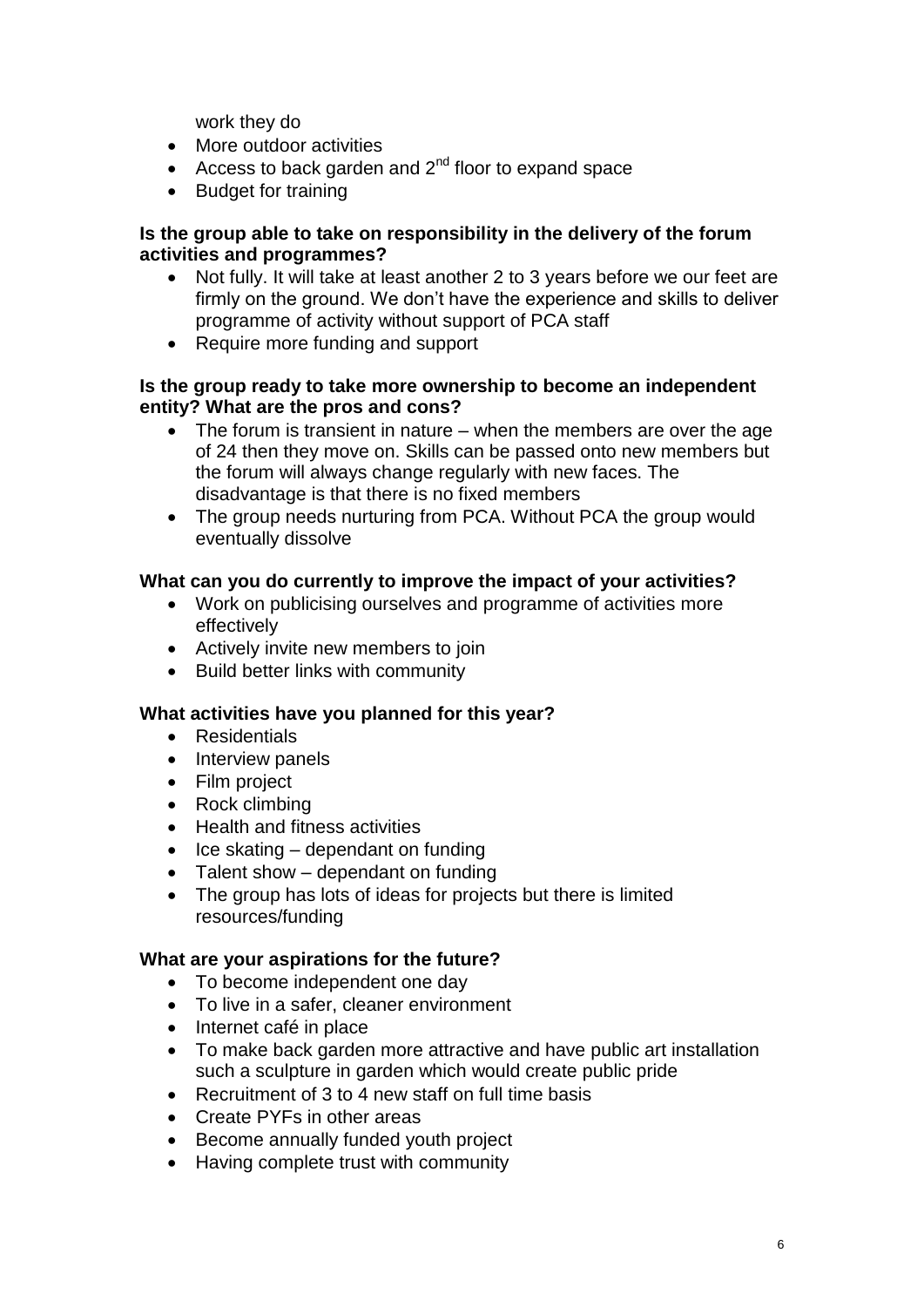- Equipped with all the skills to plan, manage and deliver an annual programme of activities
- Extend activities locally, regionally, nationally and internationally
- Stronger links with overseas groups
- Access to marketing budget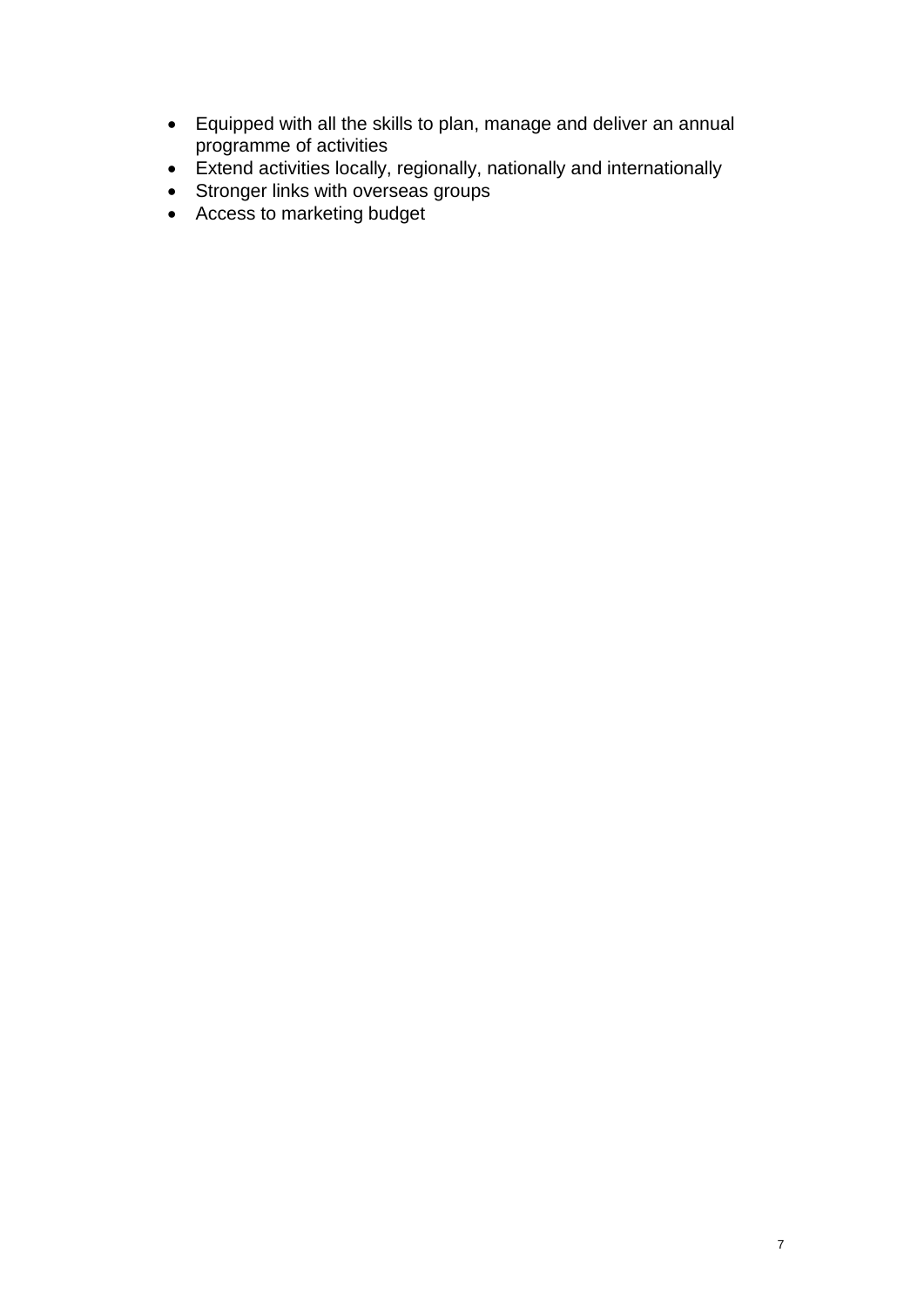# PYF boys group

The opinions and reflections contributed by PYF male participants (names listed at end of the report) were addressed through a questionnaire:

#### **What is the group's main purpose and objectives?**

- To keep youth off the streets and away from drugs and crime
- A place to experience new things and meet new people
- To take part in a programme of activities
- To build on skills and learn effective ways of communicating with young people and old
- To participate in training courses that build confidence
- To share skills learned and advise new members
- To address issues concerning local community political / environmental
- To create debate and dialogue with other youth groups and organisations including British Embassy

#### **What do you feel are you main achievements up to now?**

- Helping the community by giving advice
- Creating sports activities in disused spaces
- Running football tournaments regularly
- Connecting young people into the forum
- Organising successful residentials
- Increased communication in terms of listening to one another more
- Raising resources for Pakistani and Kashmir communities affected by the earthquake  $-$  the group promoted their cause through the local media and to the wider community of Kirklees raising awareness of the needs of the country. They received overwhelming support and collected donations that included blankets, tents and money from diverse non Pakistani and Kashmir communities that included rural and urban communities; they used their own youth club to store and sort the donations. They filled 3 trucks with valuable resources that they raised through discussion with parents and the wider community for the survivors of the earthquake

#### **What are the group's strengths / weaknesses / opportunities / threats?**

| <b>SWOT analysis</b>                                                                                                                                                                                                                                                                                                                                         |                                                                                                                                                                                                                                                  |  |  |
|--------------------------------------------------------------------------------------------------------------------------------------------------------------------------------------------------------------------------------------------------------------------------------------------------------------------------------------------------------------|--------------------------------------------------------------------------------------------------------------------------------------------------------------------------------------------------------------------------------------------------|--|--|
| <b>Strengths</b><br>Confidence in speaking in front of<br>$\bullet$<br>large crowds and speaking our<br>mind<br>Open minded attitude<br>$\bullet$<br>Strong commitment - e.g. each<br>$\bullet$<br>member took it upon themselves<br>to raise £500 to travel to Pakistan<br>Kashmir<br>work<br>and<br>to<br>as<br>volunteers for the Pakistani<br>earthquake | Weaknesses<br>Limited access to building<br>$\bullet$<br>Space is too small<br>٠<br>Not enough activities programmed<br>$\bullet$<br>Lack of funding<br>$\bullet$<br>Lack of facilities<br>$\bullet$<br><b>Reliant on PCA staff</b><br>$\bullet$ |  |  |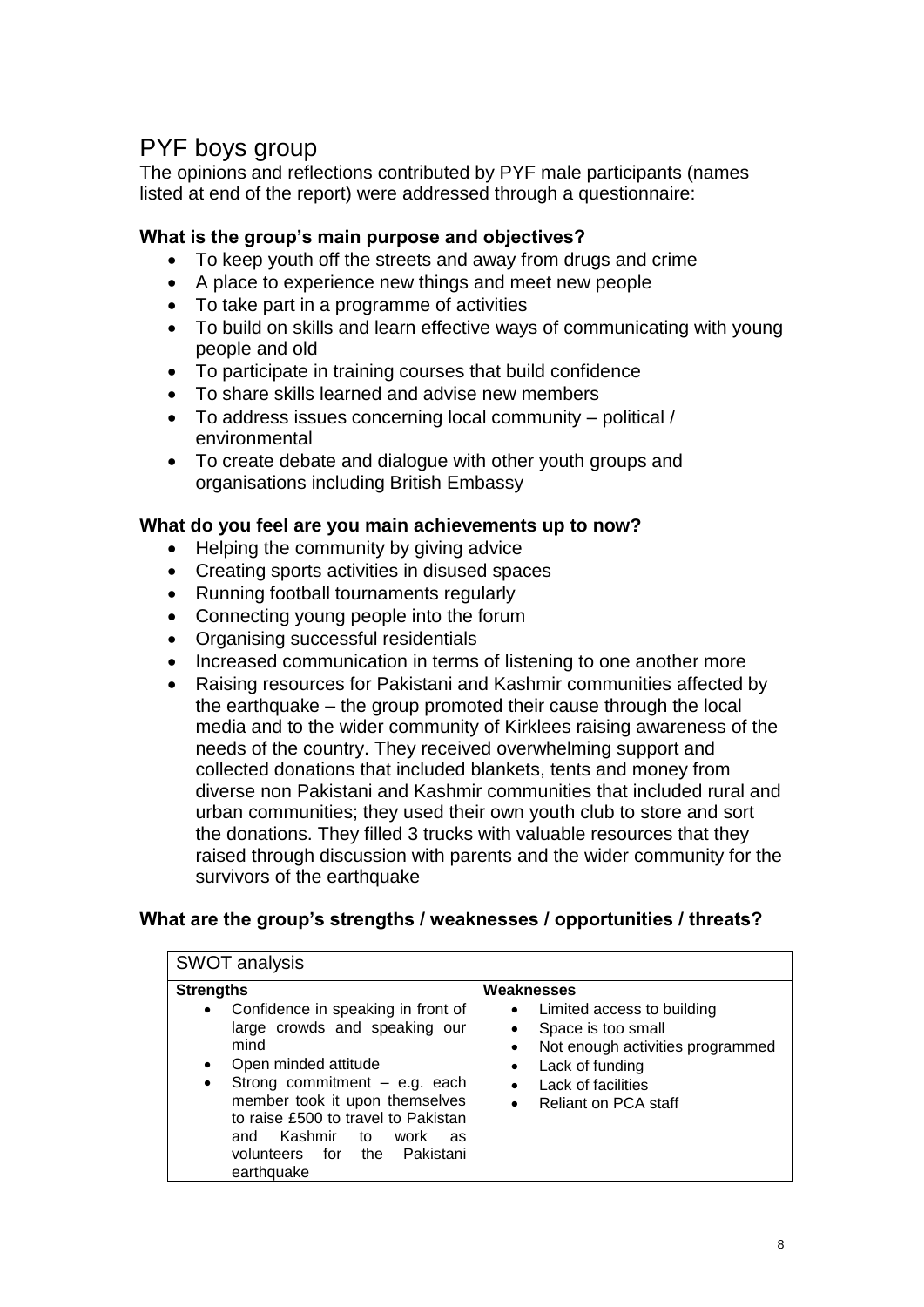| Good at making decisions and                                                                                                                                                                                                                                                 |                                          |
|------------------------------------------------------------------------------------------------------------------------------------------------------------------------------------------------------------------------------------------------------------------------------|------------------------------------------|
| solving problems<br>Track record of delivering quality<br>$\bullet$<br>work and involving people and<br>local community<br>Effective team with good balance<br>$\bullet$<br>of skills and expertise<br>Work well as a team<br>Part of the interview panel where<br>$\bullet$ |                                          |
| members can voice their opinions<br>and concerns with decision<br>makers                                                                                                                                                                                                     |                                          |
| <b>Opportunities</b>                                                                                                                                                                                                                                                         | <b>Threats</b>                           |
| To produce website                                                                                                                                                                                                                                                           | Funding outside the forum's control<br>٠ |
| Strong international links to learn<br>$\bullet$<br>from one another                                                                                                                                                                                                         |                                          |
| Strong partnerships with other<br>youth groups                                                                                                                                                                                                                               |                                          |

#### **Where do you feel the group is in terms of development / what are the restrictions?**

- Need to be more confident in writing reports and evaluation templates
- Need to be more patient
- Need to be more assertive
- Need to delegate roles out so that one person is not overloading with tasks
- Need to find better ways to marketing ourselves and programme of activities

#### **Do you think the group is addressing the needs of young people/communities effectively?**

- Yes the forum has an understanding of issues relating to young Asian males
- Strong relationship with community
- Good links with other youth forums

#### **What changes need to take place in order to improve the effectiveness of the group in youth engagement work?**

- 2 hour access extended to more hours
- More activities taking place more youth engagement work taking place outside of Thornton Lodge
- Better access to resources
- Better profile within community by building strong trust with them

#### **Is the group able to take on responsibility in the delivery of the forum activities and programmes?**

• Not yet. Need more experience and skills

#### **Is the group ready to take more ownership to become an independent entity? What are the pros and cons?**

• The forum may not be able to handle all the responsibilities due to lack of skills in funding, marketing, etc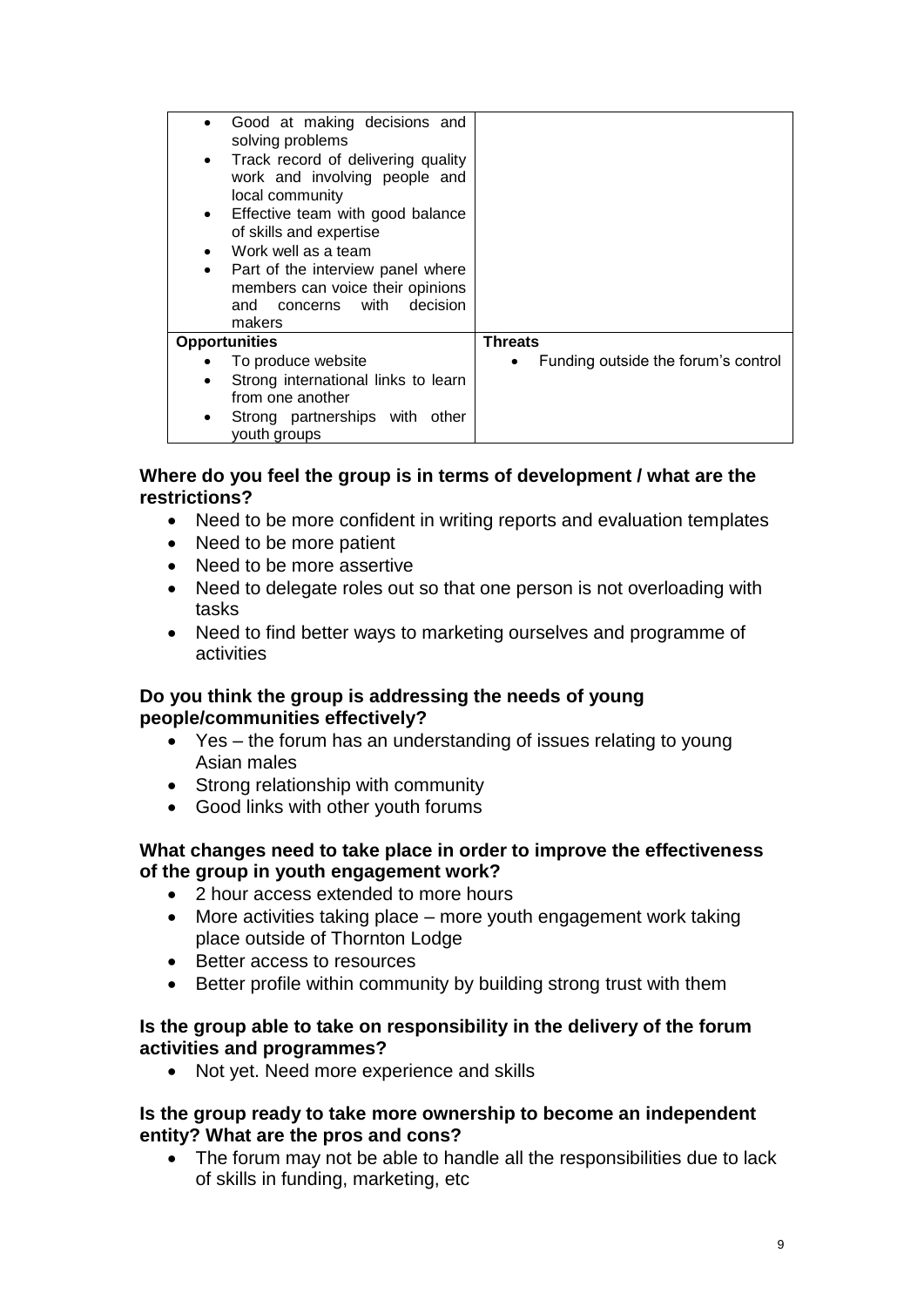- The forum needs a structure and PCA's structure works
- Without PCA there would be lack of commitment

#### **What can you do currently to improve the impact of your activities?**

• Learn new skills and take more control

#### **What activities have you planned for this year?**

- Residentials
- Meeting with British Embassy
- Five A Side Football
- $\bullet$  Paintball dependant on funding
- Rock climbing dependant on funding

#### **What are your aspirations for the future?**

- Internet café in place
- To have a larger space
- Become annually funded youth project
- Larger membership with members from diverse ethnic groups involved
- To have access to building and activities running during the week
- Access to more resources
- Members becoming leaders
- More staff in place
- Stronger links with community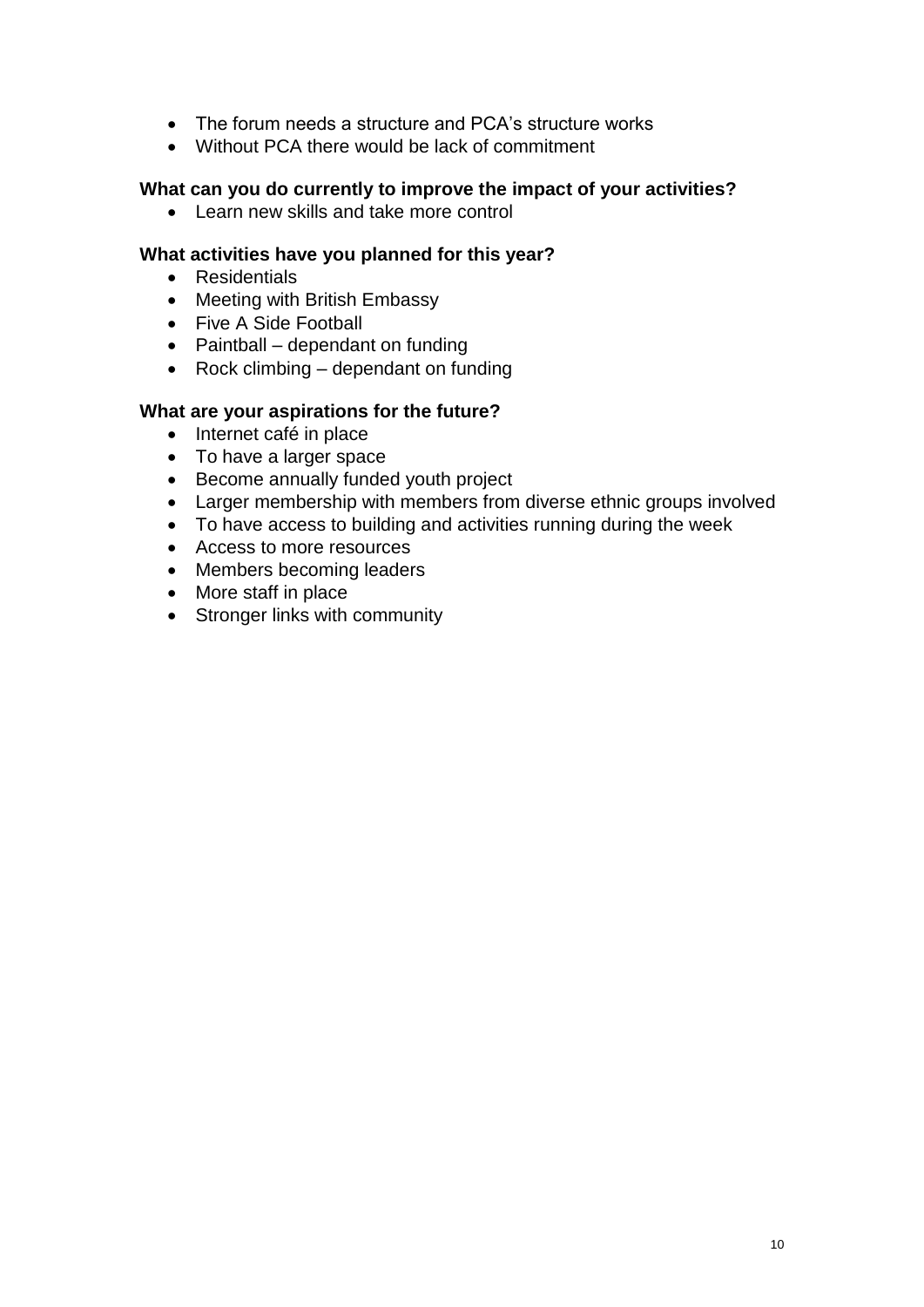## PCA staff – Mumtaz Ali and Sofia Buncy

Initially the forum was set up to do engagement work with young people because there was no youth provision in the area particularly for young women.

There has been a special focus on engagement with women after forging strong links with the community who once deemed it inappropriate. Sofia Buncy set up a women's group and approached families who were initially hesitant with the girls participating and more open with boys group. Once this barrier was overcome the forum formed in 2002 with the aims to embed skills through sports activities. The kids had lots of potential and the forum's role was to support and help them move on by setting up consultation panels.

*"Setting up the girls group was an uphill struggle. It challenged peoples attitude towards the role of a woman in today's society. It took a lot of time and effort to convince parents to trust PCA staff when organising residentials. This was something alien to them… to take girls out of their immediate environment. After the first girls residential in 2003 it got easier because the trust had been forged." Sofia Buncy*

The forum has assisted in helping expand kids perspective whereby young people from ghettoised environment are encouraged to aspire to aim high. *"We don't want to occupy young peoples time, we want to see them develop." Mumtaz Ali*

The staff were able to engage with boys who were angry, frustrated, anxious with short attention span to participate and commit to the forum and work within the parameters of a formal structure.

In 2005 the forum started to develop links on international level and 3 girls and 3 boys had the opportunity to attend a conference in Italy that explored racism in sport. *"This created positive media coverage and we were pleased to be part of something that enabled the young people to step outside and make international links." Mumtaz Ali*

The engagement programme has been firmly built and the forum member have matured and become more independent in taking more responsibility.

*"We want to motivate young people who will then motivate others. The members do the best to their ability to create impact. An example is their input into Pakistani earthquake appeal." Mumtaz Ali*

The main problems are related to funding. The forum would benefit from a long-term programme which they can commit to from planning stages, organising and delivering. *"If there was stability we could reach far greater number of youths. At the moment we only reach 20% of*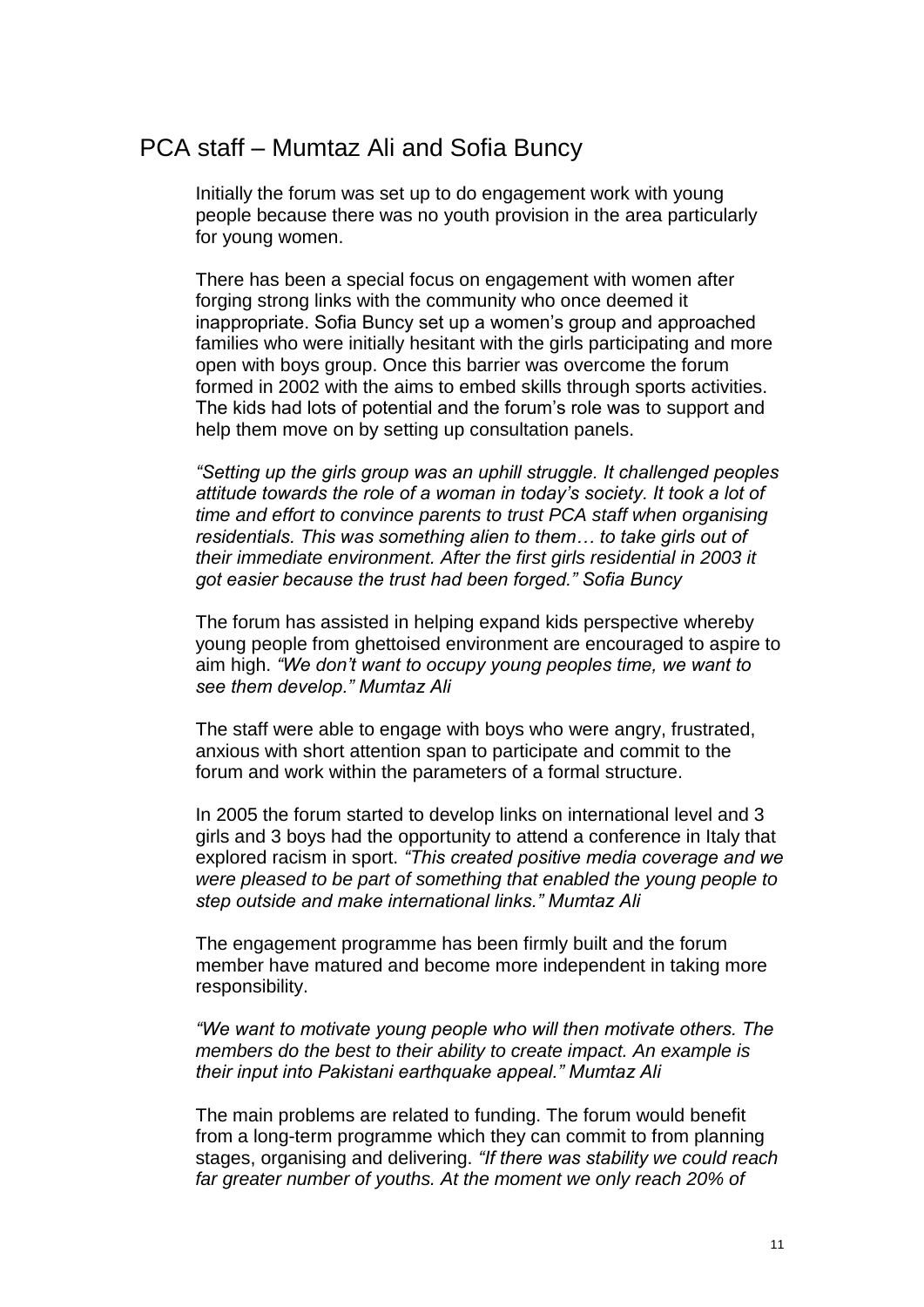*young people in the area. What is desperately needed is 2 fulltime staff, one dedicated to the girls group and the other to the boys group." Mumtaz Ali*

| <b>SWOT analysis</b>                                                                                                                                                                                                                                                                                                                                                                                                                                                                                                                                                                                                                                                                                            |                                                                                                                                                                                                                                                                                                                                                                                                                                                                                 |  |  |
|-----------------------------------------------------------------------------------------------------------------------------------------------------------------------------------------------------------------------------------------------------------------------------------------------------------------------------------------------------------------------------------------------------------------------------------------------------------------------------------------------------------------------------------------------------------------------------------------------------------------------------------------------------------------------------------------------------------------|---------------------------------------------------------------------------------------------------------------------------------------------------------------------------------------------------------------------------------------------------------------------------------------------------------------------------------------------------------------------------------------------------------------------------------------------------------------------------------|--|--|
| <b>Strengths</b>                                                                                                                                                                                                                                                                                                                                                                                                                                                                                                                                                                                                                                                                                                | Weaknesses                                                                                                                                                                                                                                                                                                                                                                                                                                                                      |  |  |
| Trust due to credibility of both<br>$\bullet$<br>PCA staff<br>Confident and able to speak up<br>$\bullet$<br>and respond<br>Positive<br>profile<br>within<br>the<br>٠<br>community<br>In built skills gained through<br>٠<br>activities and events participation<br>Ability<br>contribute<br>in<br>the<br>to<br>$\bullet$<br>community<br>Knowledge of its community<br>$\bullet$                                                                                                                                                                                                                                                                                                                               | Lack of provision - access only<br>$\bullet$<br>once a week for both groups<br>Only working with 20% of young<br>$\bullet$<br>people in the area<br>Forum is reliant on 2 part-time staff<br>$\bullet$<br>PCA staff dedicate a lot of<br>$\bullet$<br>voluntary time<br>Lack of funding - biggest hindrance<br>٠<br>Continual fund raising process to<br>$\bullet$<br>secure future and any growth of the<br>taking<br>organisation<br>up<br>large<br>amounts of PCA staff time |  |  |
| <b>Opportunities</b>                                                                                                                                                                                                                                                                                                                                                                                                                                                                                                                                                                                                                                                                                            | <b>Threats</b>                                                                                                                                                                                                                                                                                                                                                                                                                                                                  |  |  |
| Extend the space<br>upstairs<br>$\bullet$<br>$\qquad \qquad -$<br>dedicated to office and ground<br>level dedicated to internet café<br>Extending programme of work<br>$\bullet$<br>into other areas<br>Extending programme of work<br>$\bullet$<br>internationally<br>Extend<br>programme to<br>other<br>$\bullet$<br>community groups which will raise<br>the profile outside of the area we<br>currently work in<br>Young women taking part on the<br>$\bullet$<br>leadership programme - they<br>would pass on their skills to their<br>children<br>Young women group to become a<br>$\bullet$<br>young women's group actively<br>engaged in the community<br>Extend<br>accredited<br>training<br>programme | $\bullet$<br>There are issues relating to how<br>the community interpret girls group<br>which potentially could set the<br>group back<br>Unable to offer long term stability<br>٠<br>and don't have the capacity to take<br>on bigger projects                                                                                                                                                                                                                                  |  |  |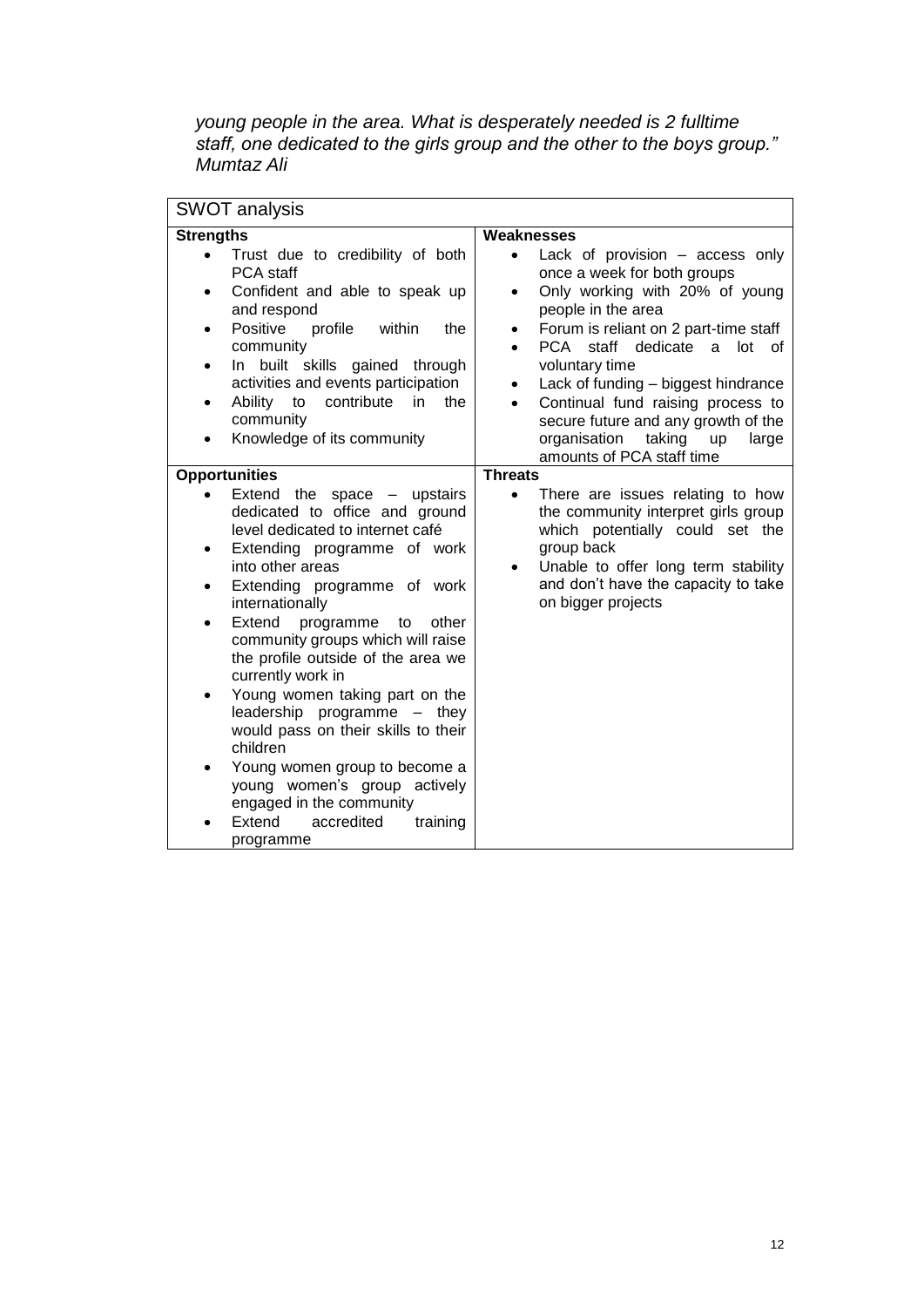# FEEDBACK FROM PARTNERS / OTHER SERVICES

Ibrar Hussain – Project Coordinator, Neighbourhood Learning Centre

#### **What support / training do you offer to PYF members?**

Ibrar Hussain's connection to PYF members is built when they have reached 19 years of age and they come to use the Neighbourhood Learning Services from that point onwards. *"We provide education and training to help the youth build their career path. Our aim is to help build confidence and take young people away from crime and anti social activities."* 

#### **What improvements came be made?**

*"PYF could target the wider community and increase its membership as it's usually the same individuals that participate. New blood means fresh ideas."*

*"The forum would benefit from an outreach worker and a promotion worker who links into all the schools and colleges in the area and partner organisations so that a stronger foundation is built and linked into education institutions."*

#### **What's your take on PYF's current structure and engagement practises and do you think they are ready to become independent entity?**

*"The forum could look at ways of integrating their work with the regeneration programme."*

*""I don't think the group is mature enough to become independent. It still needs the support and guidance of PCA. Young people of that age are going through many transitions – college, part-time jobs – and running a youth project would be quite stressful."*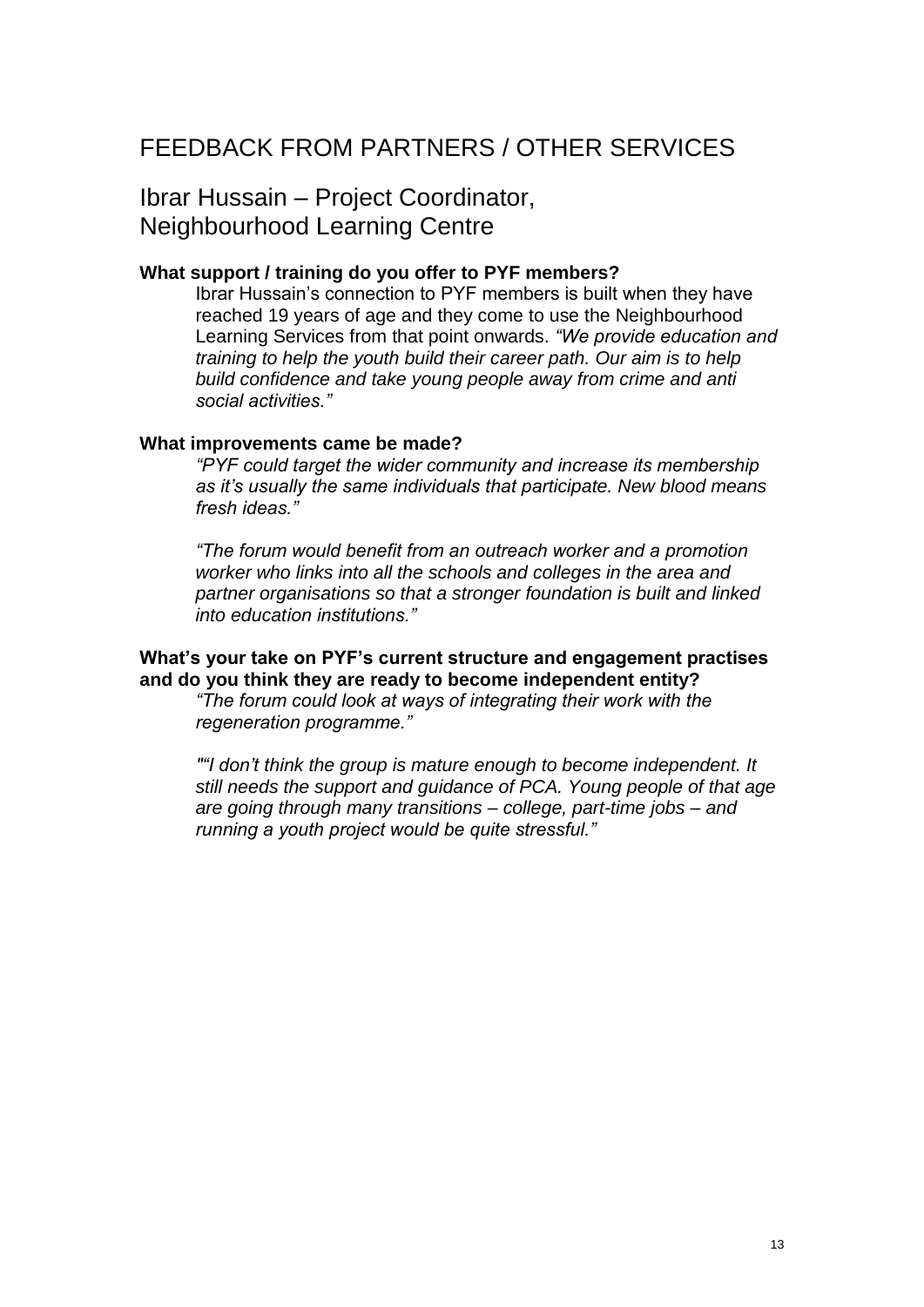## Moosa Raja – Connexions

#### **What support / training do you offer to PYF members?**

*"My main objective to work with the forum to look at existing cyber cafes within West Yorkshire area to generate and build up ideas of they want to design and deliver a similar idea in Thornton Lodge. We have done the first phase of the research and now the young people are involved in writing up a presentation/video to provide reasons as to why they should have such a facility and how it would benefit the community as a whole."* 

#### **What improvements came be made?**

*"My view would be that PCA needs to establish the key support functions they want to provide PYF with and come up with a strategy to support this."*

#### **What's your take on PYF's current structure and engagement practises and do you think they are ready to become independent entity?**

*"My initial view whilst working with the group was that they were trying to cover too many areas of work within a short space of time and having only two part-time staff to govern this."*

*""Whilst being at the premises I noticed many young people coming in for CV support or for a general chat. This needs to be coordinated more in terms of a sign-up sheet and having a room where confidential discussions can take place."*

*"With regards to becoming an independent entity I would say the group need the support of PCA."*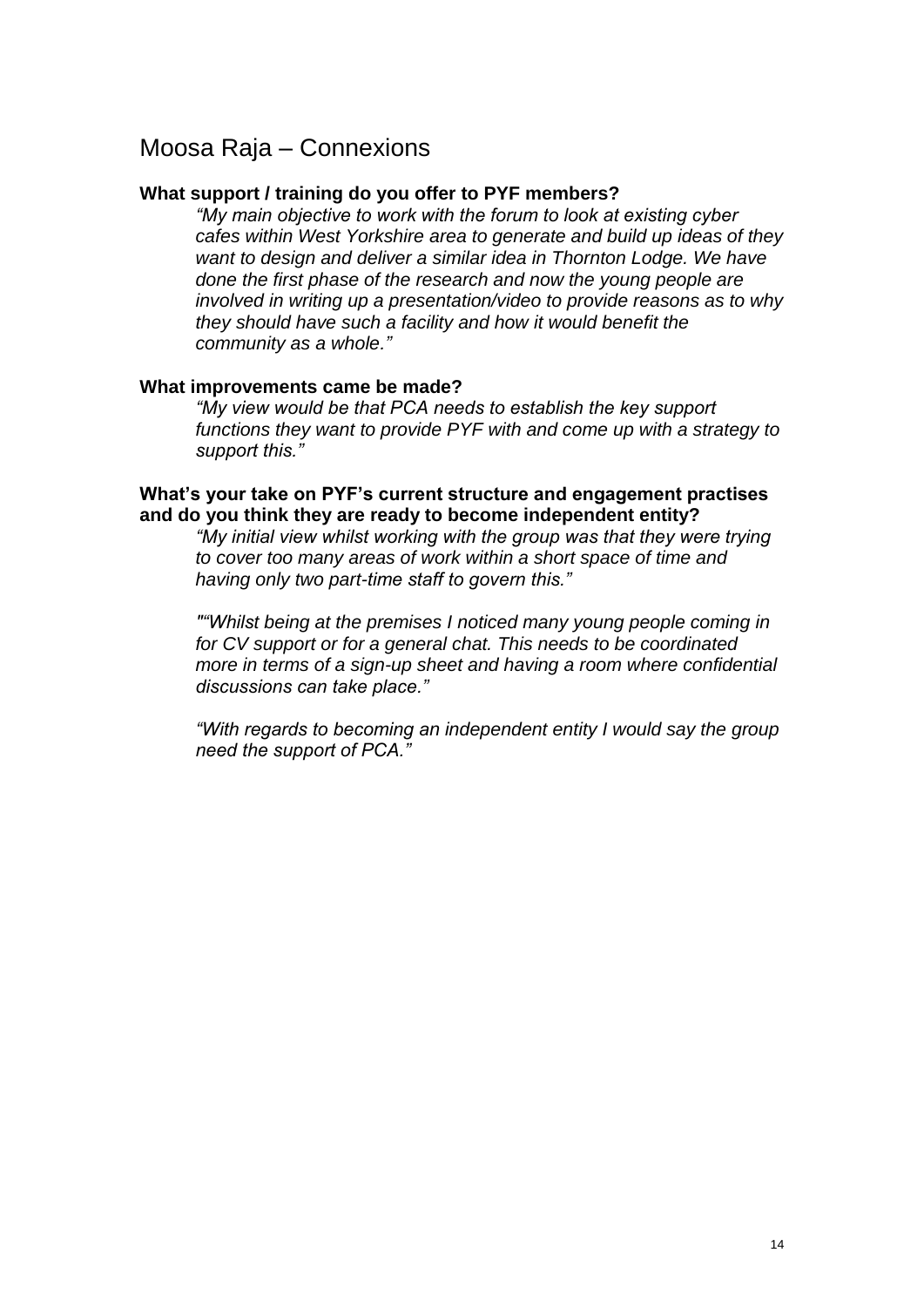## Ed Moses – Lifeline Kirklees

#### **What support / training do you offer to PYF members?**

The Lifeline is a service dealing with drugs and alcohol abuse. It also provides training in anti crime and anti drug activities. It has funding to run activities with youth groups such as PYF and in the past has supported tournaments organised by PYF.

#### **What improvements came be made?**

*"PCA are not extracting more from us to meet the needs of PYF and the community. There are not too demanding and utilising services enough. If they were more involved it could work out to be more productive.."*

#### **What's your take on PYF's current structure and engagement practises and do you think they are ready to become independent entity?**

*"PCA provide a very good structure for PYF. They are influential and nurture the young people who are very articulate and can plan and deliver projects successfully. The youth group is also very politically aware and is definitely ahead of most youth groups in Kirklees. In terms of delivery they are very much on their own, an example being organising the Pakistani trip which they did without outside help. They don't ask for what they want or what they need.*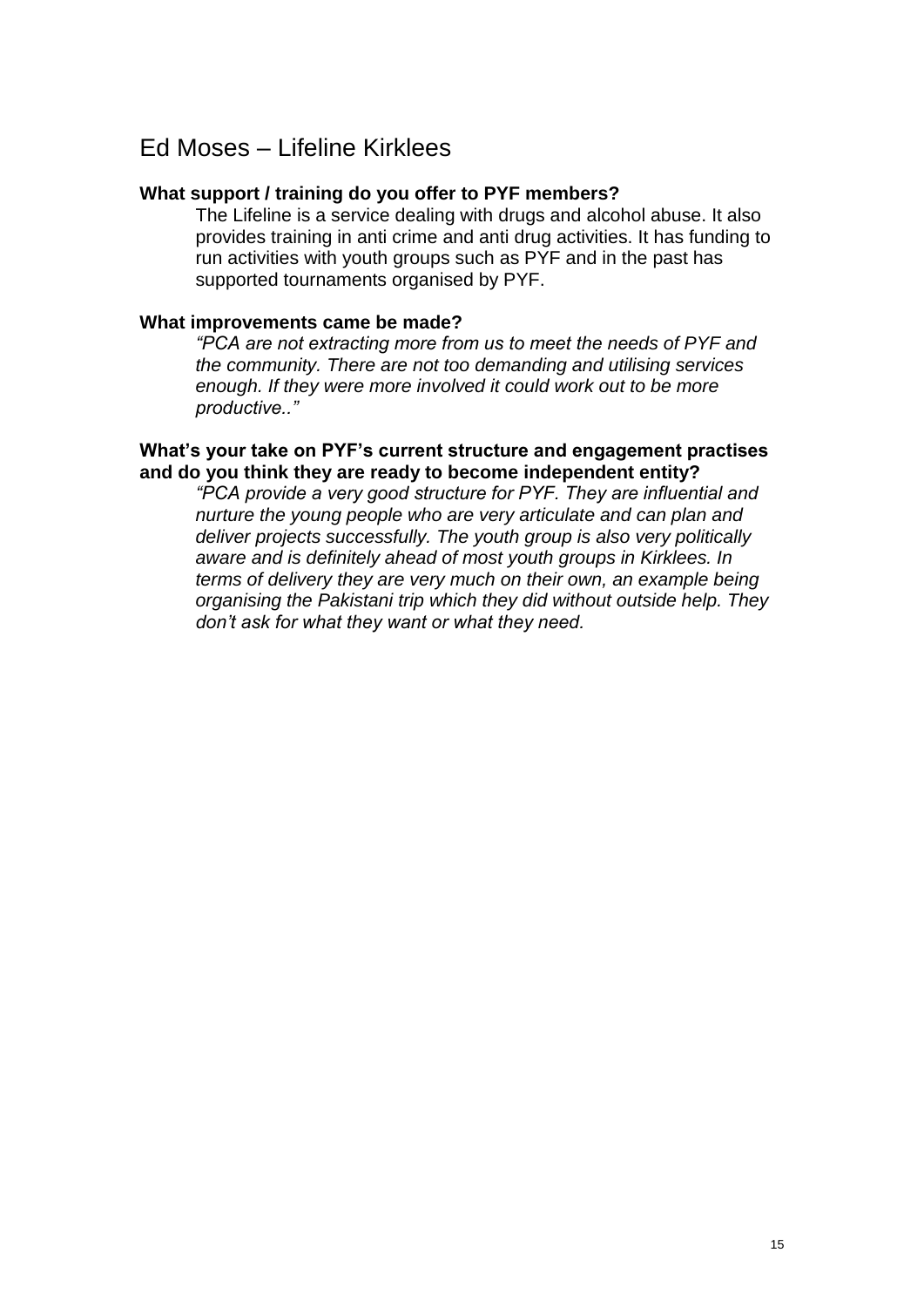## Sarabjit Kohli – Independent Filmmaker, Thornton Lodge Renaissance Programme

#### **Please tell me what your relationship with PYF has been.**

In order to develop the Thornton Lodge Renaissance programme, wide consultation was held with local residents. This process was documented in a video called Transformation Consultation. As a result of this video, the programme thought it would be useful to try to film another video as the programme developed and things stated to be seen on the ground in Thornton Lodge.

*"Mumtaz Ali was keen to see the young people from PYF involved in this process and Emma Pyne, KMC Housing Regeneration Coordinator, commissioned me to work with PYF in order to teach the members the process of film making as well as being a good project for them to work on at PYF. In addition, the programme got a video that could be used for promotional purposes."*

*"One of the first projects to mobilise is the development of the open space at Rashcliffe Hill Park and it was felt that as young people would be using this space, it would be something they might be interested in talking about rather than a potentially "dryer" topic like front boundary wall improvements!"*

*"The young people have therefore been working with me to document the early stages of the Thornton Lodge Renaissance Programme which shows people's view on the current lack of quality open space facilities in the area and about how and what people would like to see developed in this space using the TLR funding. They have also had the chance to interview Mark Bullen who is the landscape architect for KMC who is developing his plans about what he is proposing."*

#### **What improvements came be made?**

*"The group needs time, space and permission to develop their creative skills, talents and abilities. Continuity on projects can seem to be a problem. Regular opportunities to get involved in new forms of creative expression seem limited due to funding and resources."*

*"New links with other established organisations in the area would help create change and make the staffs work more effective. Also links with similar forum groups in the region including Bradford, Leeds, Halifax and Manchester. This way they can learn and share experiences with one another."*

#### **What's your take on PYF's current structure and engagement practises and do you think they are ready to become independent entity?**

*"Some of the members take part in panel discussions outside of the forum which means they show the skills and expertise to communicate and deliver. However the forum doesn't appear to be able at this point*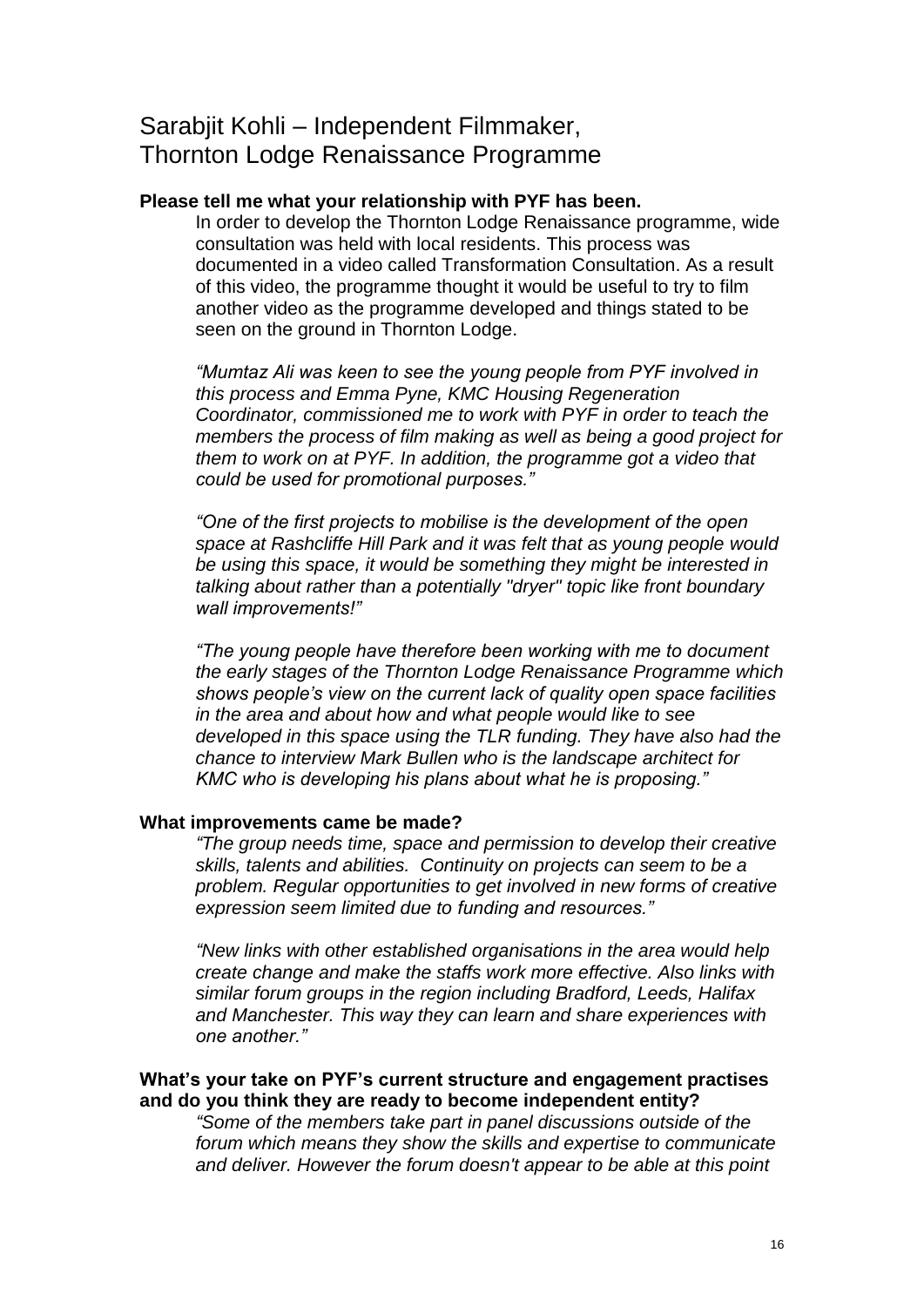*in time to live as an independent entity."*

*"Collectively the forum has a strong membership which can achieve great things with continuous support from a range of other professional organisations in the region."*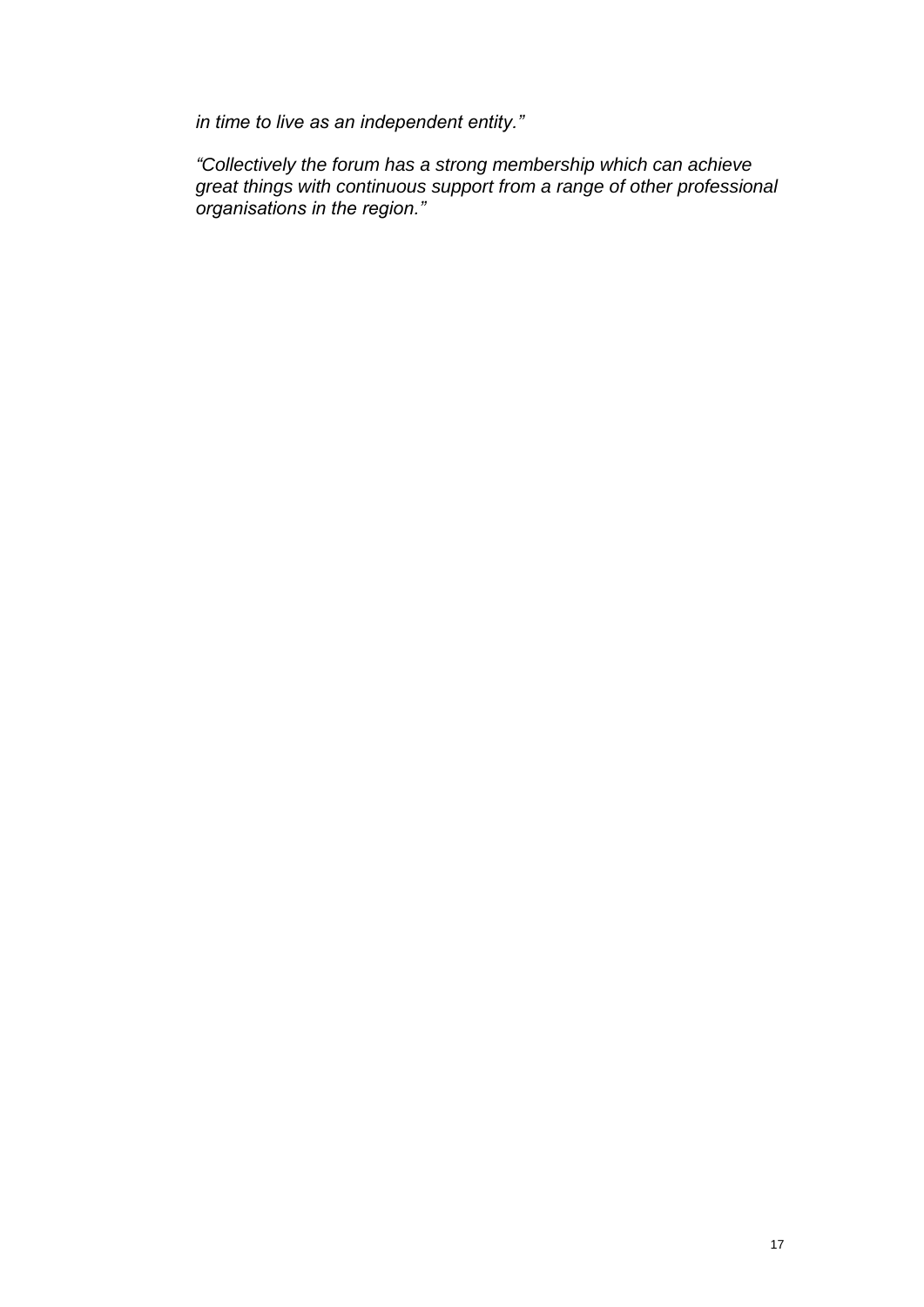## Jennifer Simons – Kirklees Young Peoples Service

#### **What support / training do you offer to PYF members?**

*"Kirklees Young Peoples Service pay Mumtaz and Sofia to deliver the youth activities relating to PYF throughout the year. Both PCA staff have a very good understanding of the young people in the area and are good at ensuring the activities are carried out."*

*"PYF are invited to any of the training or activities YPS provide."*

#### **What improvements came be made?**

*"The forum has access to sessions that take place once a week. If the young people want to expand access to programme of activities then they need to express their opinions to local councillors."*

#### **What's your take on PYF's current structure and engagement practises and do you think they are ready to become independent entity**?

*"PYF have got their own space in Thornton Lodge which is fortunate because a lot of youth clubs do not have their own base."*

*"I am unable to say whether PYF is able to become an independent entity because I don't work closely with the girl and boys group."*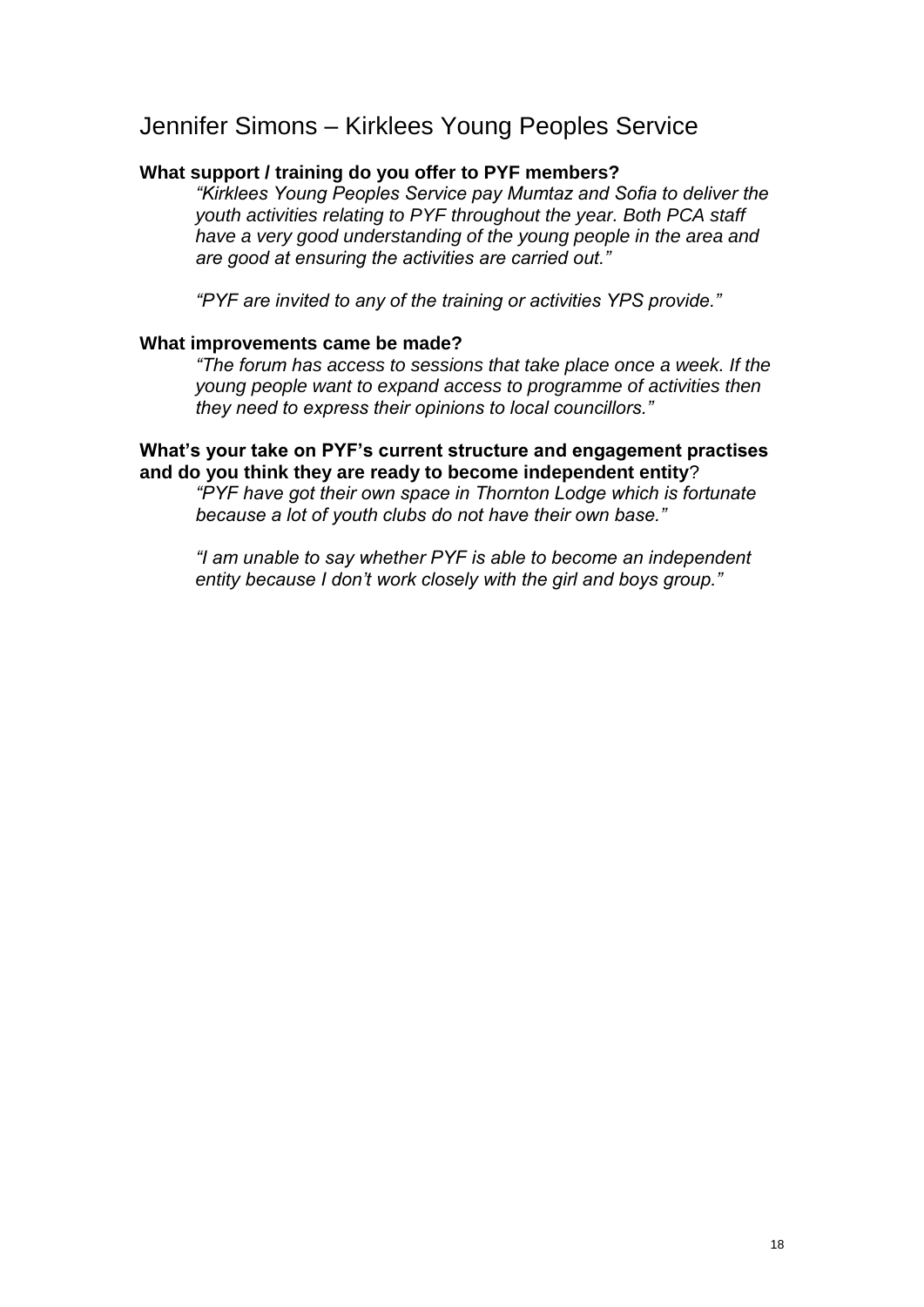## Mohammed Ilyas – Ghare-Hara Mosque

#### **What support / training do you offer to PYF members?**

*"I teach the young people basic Islamic religion which includes reading the Quran and performing the Namaz. I also discuss how they need to behave in their home and with people they meet in life."* 

#### **What improvements came be made?**

*"Children get bored and they want to do something. The young people from the forum would benefit from better access to training courses and sports activities which inevitably stop them from taking drugs or getting involved in crime. The training element would also assist in increased skills when it comes to job opportunities."*

#### **What's your take on PYF's current structure and engagement practises and do you think they are ready to become independent entity?**

*"PYF need assistance from PCA. They can't do anything without them."*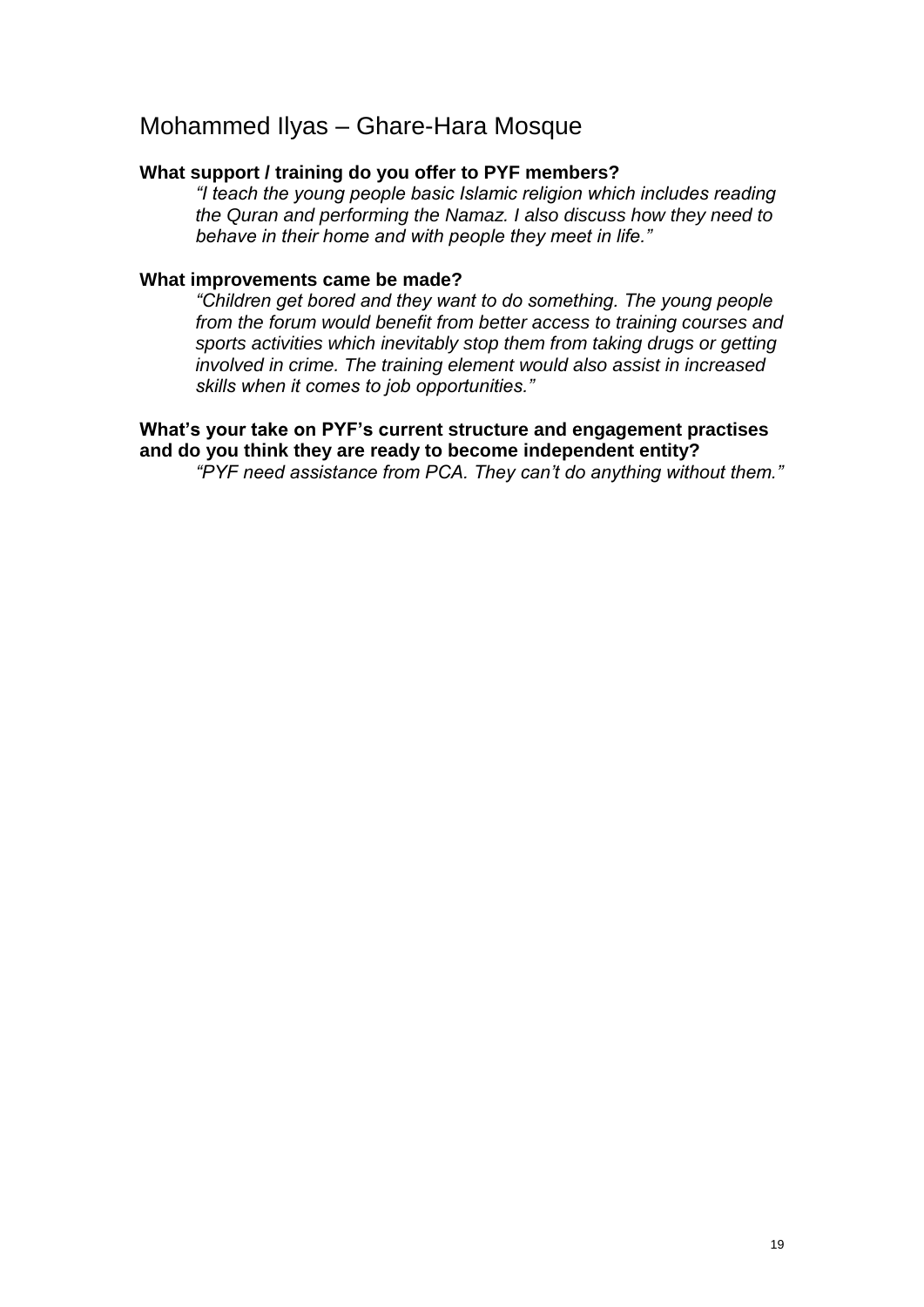## Javed Hussain – Asian Healthy Community Network

#### **What support / training do you offer to PYF members?**

The Asian Healthy Community Network organises cultural activities relating to food and health issues.

The network worked with PYF on a 5 month programme looking at healthy cooking and encouraged the provision and uptake of allotments. By growing vegetables the young people became aware of how growing local produce can improve the well-being of life in local communities.

It is well recognised that allotments can have positive effects on people's physical and mental health. They have many potential benefits for local communities in relation to increasing physical activity, mental health promotion, community networking and cohesion, and educating young people about growing food.

*"The project contributed in many ways including making the young people much more aware of what they eat. The groups were able to explore using agriculture and science and the hands-on skills developed have helped them understand and be more aware agriculturally."*

#### **What improvements came be made?**

-

*"Courses and training programme with an experiential process that get young kids thinking more deeply about things."*

**What's your take on PYF's current structure and engagement practises and do you think they are ready to become independent entity?**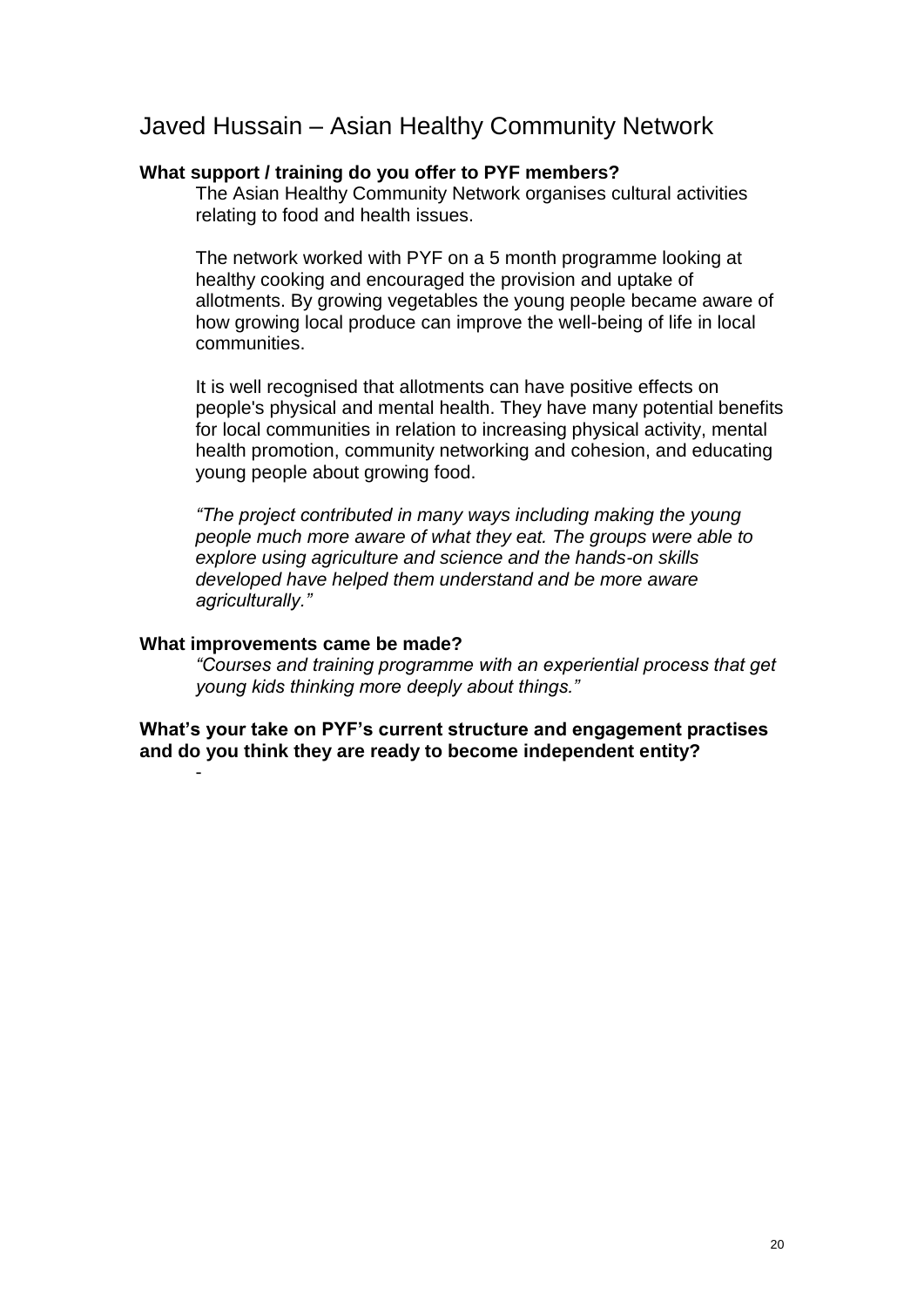## Recommendations

#### **Recommendation 1**

PCA should set in place a mentoring programme whereby PYF members can share their skills, knowledge and expertise with other young people.

Impact Factory creates comprehensive courses on mentoring and coaching designed to give mentors and mentees insight into what mentoring actually means and helps them define goals and parameters that are suitable within their company's culture. [www.impactfactory.com](http://www.impactfactory.com/)

#### **Recommendation 2**

PYF needs to maximise its exposure in the media and through an up-to-date website. This will enable the forum to be visible and accessible to a wider group of people.

#### **Recommendation 3**

PYF needs to reach the young people who are currently not participating / accessing the forum. PYF therefore needs to actively increase its membership.

#### **Recommendation 4**

PCA needs to establish a 3-year programme to ensure activities and events are given longer-term security.

#### **Recommendation 5**

PCA need to investigate into extending the space – upstairs dedicated to office and ground level dedicated to Internet café.

#### **Recommendation 6**

Extending programme of work:

- Into other areas
- Internationally
- Other community groups which will raise the profile outside of the area

#### **Recommendation 7**

PYF needs to lobby if they want to extend access to youth activities from 1 session a week to two or more per week. By writing to their local councillor they can begin to put the case forward about how beneficial the sessions are in decreasing crime and drug intake.

#### **Recommendation 8**

In the long-term PCA should employ 2 part-time outreach workers, one male and one female, responsible for the running and management of young people's programme of activities. This would release time for Mumtaz and Sofia to carry out the heavy workload they currently do.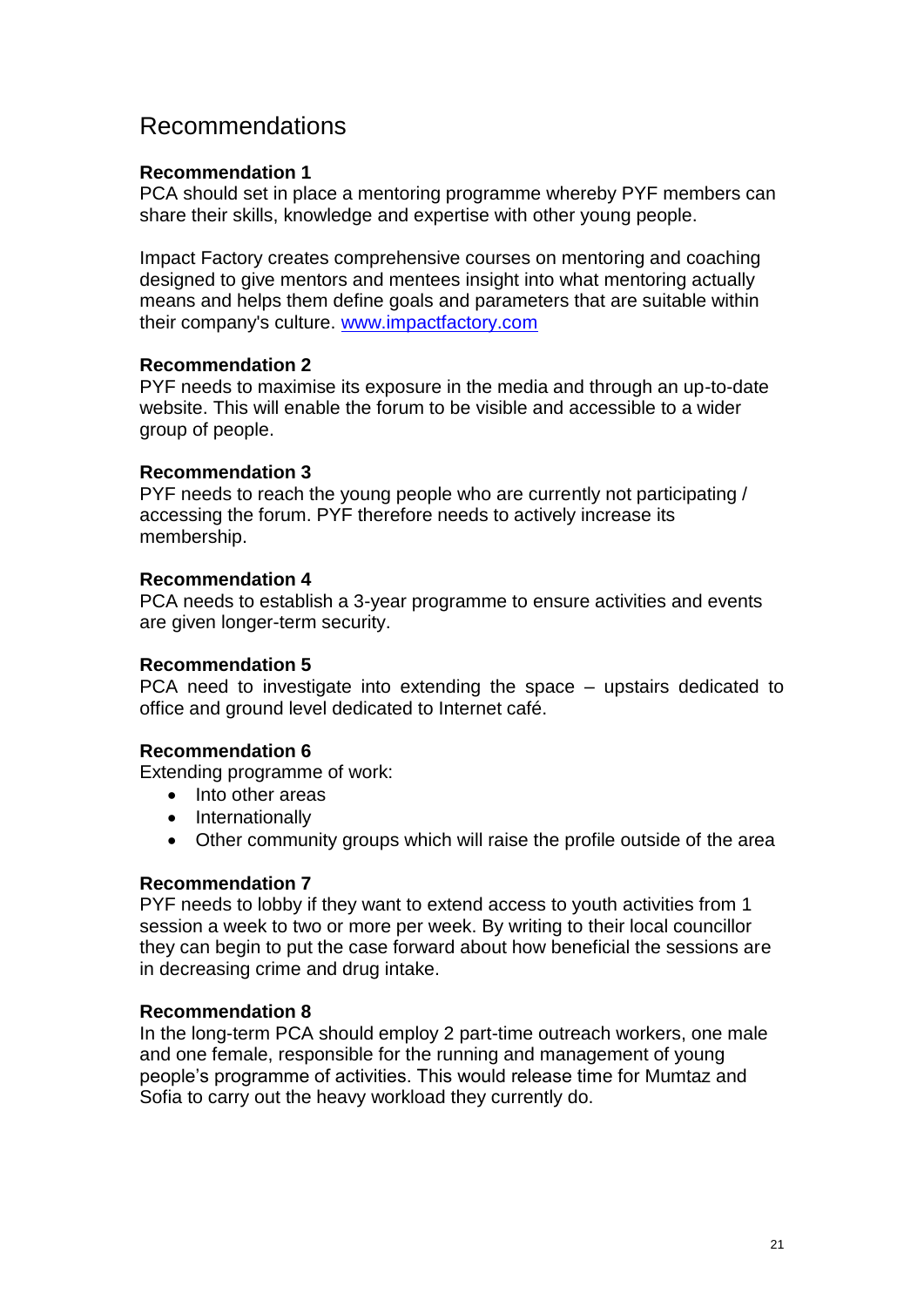# Work Plan

| <b>THEME</b>     | <b>KEY ISSUE</b> | <b>AIM</b>             | <b>RECOMMENDATION</b>                                        |
|------------------|------------------|------------------------|--------------------------------------------------------------|
| People Skills    | Lack of people   | PCA should set in      | <b>Recommendation 1</b>                                      |
|                  | investment       | place a mentoring      |                                                              |
|                  |                  | programme whereby      | Contact Impact Factory that creates comprehensive courses    |
|                  |                  | PYF members can        | on mentoring and coaching designed to give mentors and       |
|                  |                  | share their skills,    | mentees insight into what mentoring actually means and       |
|                  |                  | knowledge and          | helps them define goals and parameters that are suitable     |
|                  |                  | expertise with other   | within their company's culture. www.impactfactory.com        |
|                  |                  | young people.          |                                                              |
| Profile          | Lack of          | PYF needs to           | <b>Recommendation 2</b>                                      |
|                  | marketing        | maximise its exposure  |                                                              |
|                  |                  | in the media and       | Contact 3 local web designers to get quote and put in        |
|                  |                  | through an up-to-date  | application to Kirklees Council for costs.                   |
|                  |                  | website. This will     |                                                              |
|                  |                  | enable the forum to be |                                                              |
|                  |                  | visible and accessible |                                                              |
|                  |                  | to a wider group of    |                                                              |
|                  |                  | people.                |                                                              |
| Profile          | Lack of          | PYF needs to reach     | <b>Recommendation 3</b>                                      |
|                  | membership       | the young people who   |                                                              |
|                  |                  | are currently not      | PYF needs to actively increase its membership by involving   |
|                  |                  | participating/         | new people.                                                  |
|                  |                  | accessing the forum.   |                                                              |
| <b>Resources</b> | Lack of          | PCA needs to establish | <b>Recommendation 4</b>                                      |
|                  | funding          | a 3-year programme to  |                                                              |
|                  |                  | ensure activities and  | Applications with a 3-year focus. It may be good idea to     |
|                  |                  | events are given       | consider raising money to commission a fundraising           |
|                  |                  | longer-term security.  | consultant to draw up a three-year fundraising strategy plan |
|                  |                  |                        | to implement and evaluate the overall funding to ensure the  |
|                  |                  |                        | organisation is given longer-term security.                  |
| Expansion        | Lack of space    | PCA need to            | <b>Recommendation 5</b>                                      |
|                  |                  | investigate into       |                                                              |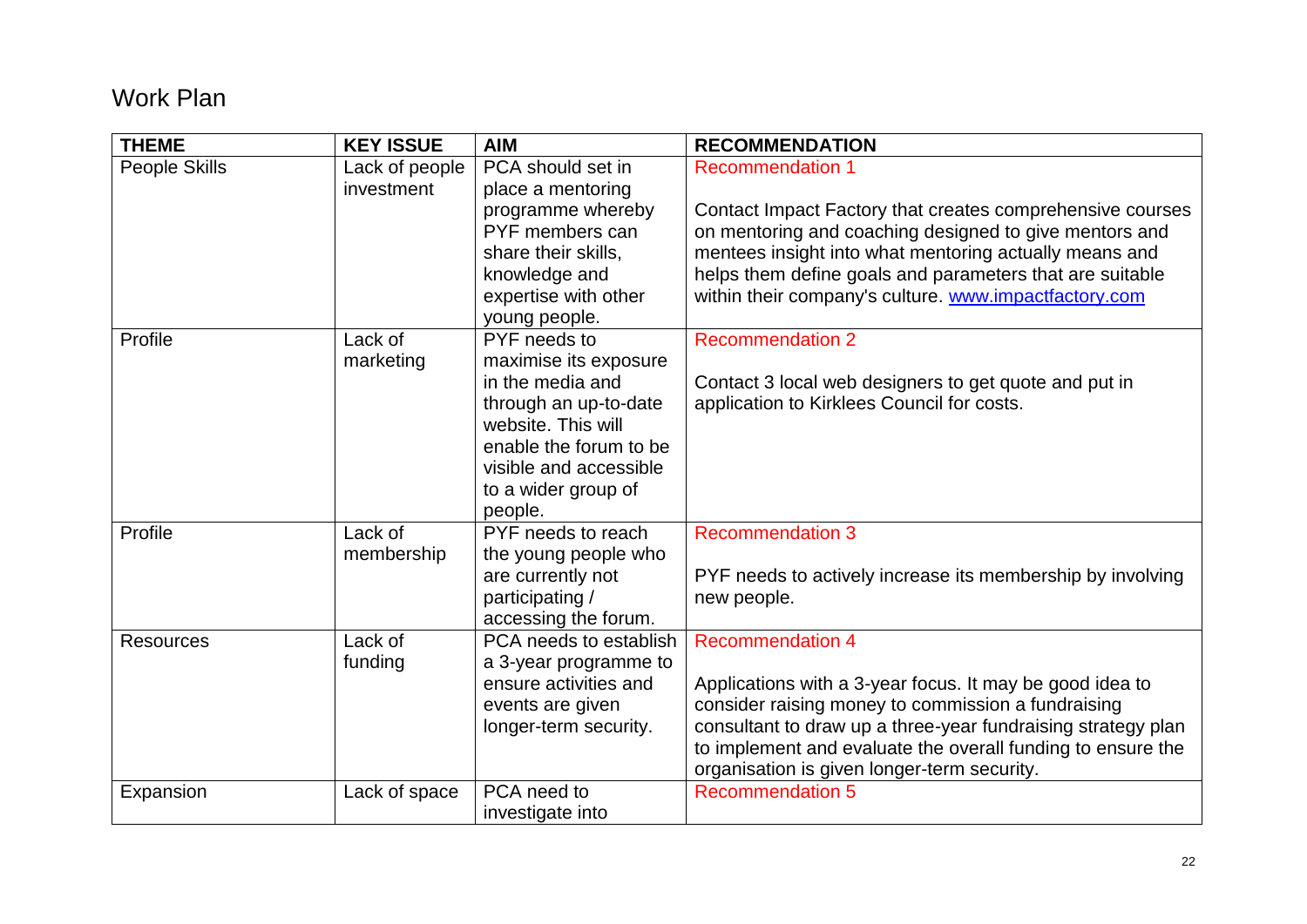|                    |                | extending the space -<br>upstairs dedicated to<br>office and ground level<br>dedicated to Internet<br>café. | Research into expanding the building with local architect.                                                    |
|--------------------|----------------|-------------------------------------------------------------------------------------------------------------|---------------------------------------------------------------------------------------------------------------|
| Community cohesion | Lack of        | <b>Extending current</b>                                                                                    | <b>Recommendation 6</b>                                                                                       |
|                    | integration    | programme of work.                                                                                          |                                                                                                               |
|                    |                |                                                                                                             | Programme activities expanded Into other areas                                                                |
|                    |                |                                                                                                             | Programme activities expanded internationally                                                                 |
|                    |                |                                                                                                             | Programme activities expanded into other community<br>groups which will raise the profile outside of the area |
| Youth activities   | Lack of        | PYF needs to lobby if                                                                                       | <b>Recommendation 7</b>                                                                                       |
|                    | access         | they want to extend                                                                                         |                                                                                                               |
|                    |                | access to youth                                                                                             | By writing to your local councillor you can begin to put the                                                  |
|                    |                | activities from 1                                                                                           | case forward about how beneficial the sessions are in                                                         |
|                    |                | session a week to two                                                                                       | decreasing crime and drug intake.                                                                             |
|                    |                | or more per week.                                                                                           |                                                                                                               |
| Jobs / investment  | Lack of long-  | In the long-term PCA                                                                                        | <b>Recommendation 8</b>                                                                                       |
|                    | term stability | should employ 2 part-                                                                                       |                                                                                                               |
|                    |                | time outreach workers.                                                                                      | If a fundraising consultant is brought on board this                                                          |
|                    |                | one male and one                                                                                            | recommendation and recommendation 4 would be the<br>consultant's task.                                        |
|                    |                | female, responsible for<br>the running and                                                                  |                                                                                                               |
|                    |                | management of young                                                                                         | Identify local consultants.                                                                                   |
|                    |                | people's programme of                                                                                       |                                                                                                               |
|                    |                | activities. This would                                                                                      |                                                                                                               |
|                    |                | release time for                                                                                            |                                                                                                               |
|                    |                | Mumtaz and Sofia to                                                                                         |                                                                                                               |
|                    |                | carry out the heavy                                                                                         |                                                                                                               |
|                    |                | workload they currently                                                                                     |                                                                                                               |
|                    |                | do.                                                                                                         |                                                                                                               |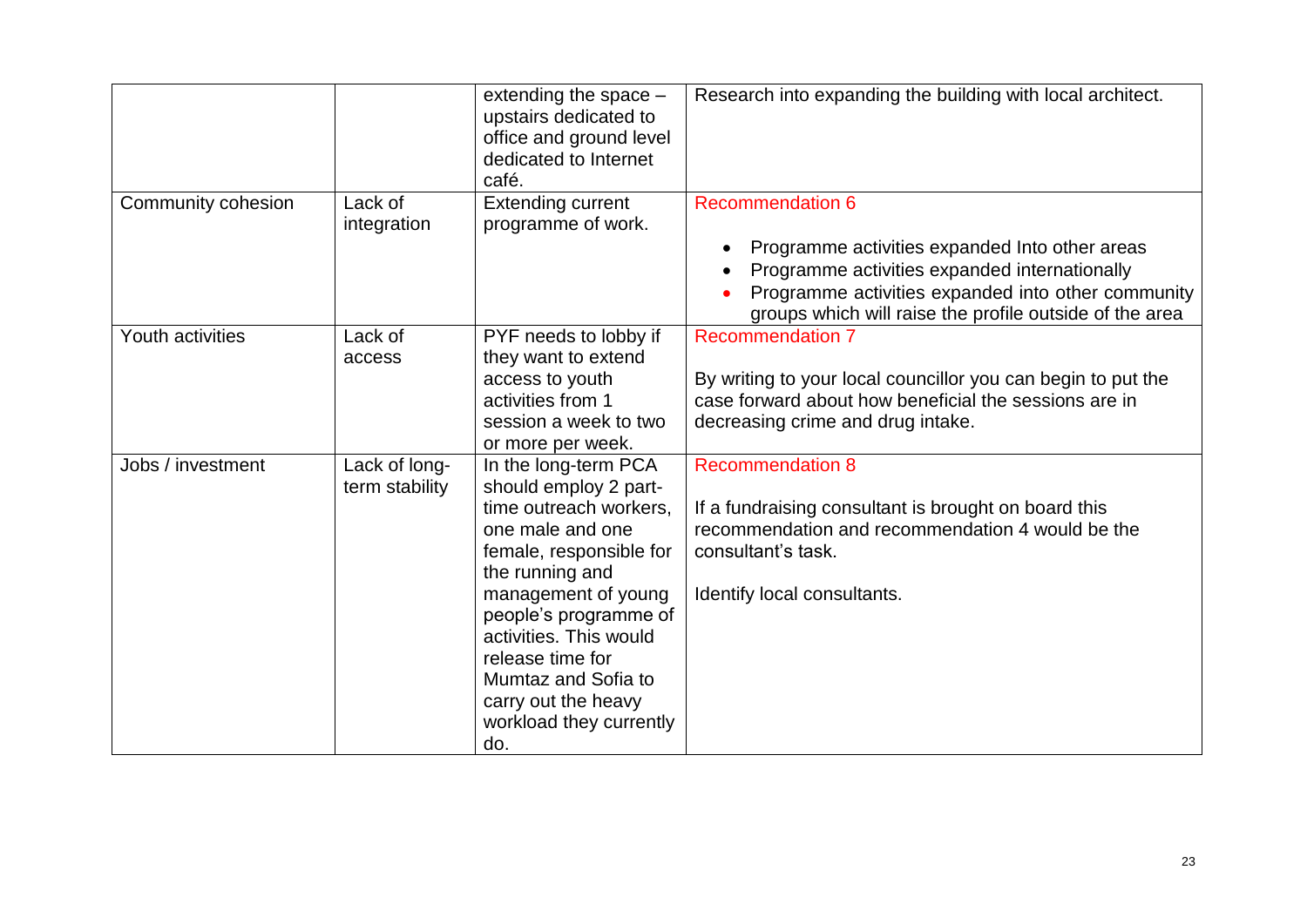# PYF girls group

- 1. Chanda Azam (Chair), 16 years old
- 2. Aasma Akhtar (Secretary), 18 years old
- 3. Halima Sadia, 13 years old
- 4. Nazmana Marriya, 12 years old
- 5. Henna Javed, 13 years old
- 6. Saima Sarwar, 14 years old
- 7. Aneesa Azhar, 14 years old
- 8. Maria Azam, 11 years old
- 9. Aamna Hamid, 13 years old
- 10.Aamna Azam, 12 years old

## PYF boys group

- 1. Yaseen Mohammed (Chair), 18 years old
- 2. Idris Ali (Secretary), 16 years old
- 3. Ali Akser, 14 years old
- 4. Nazem Hussain, 15 years old
- 5. Mohammed Roheem, 14 years old
- 6. Saif Ali, 15 years old
- 7. Yasser Khaliq, 14 years old
- 8. Ifraz Ahmed, 15 years old
- 9. Umer Assed, 15 years old
- 10.Fallak Hussain, 13 years old
- 11.Ali Anser, 16 years old
- 12.Shabraz Hussain, 16 years old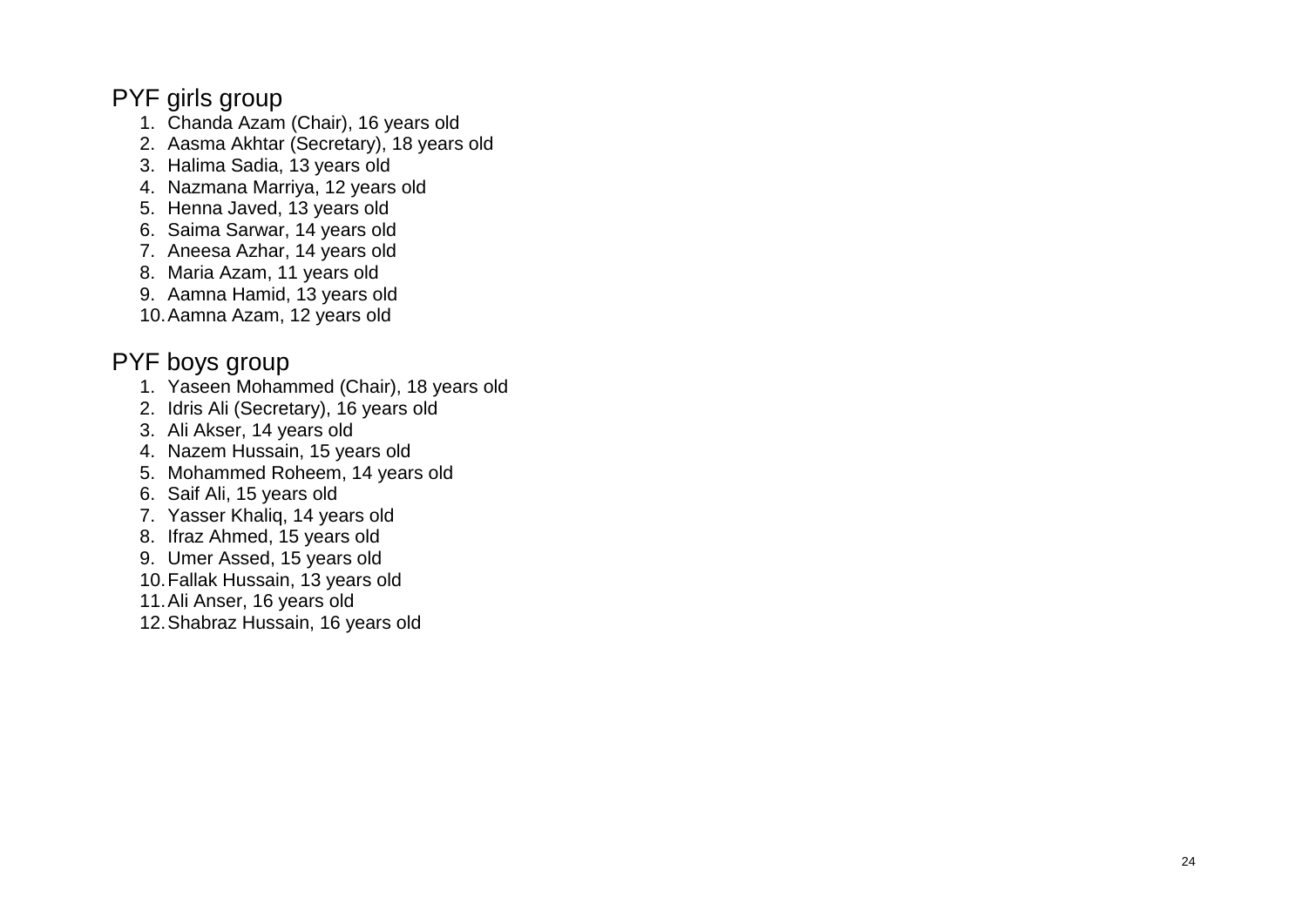

**'Consultation with PYF steering group'**